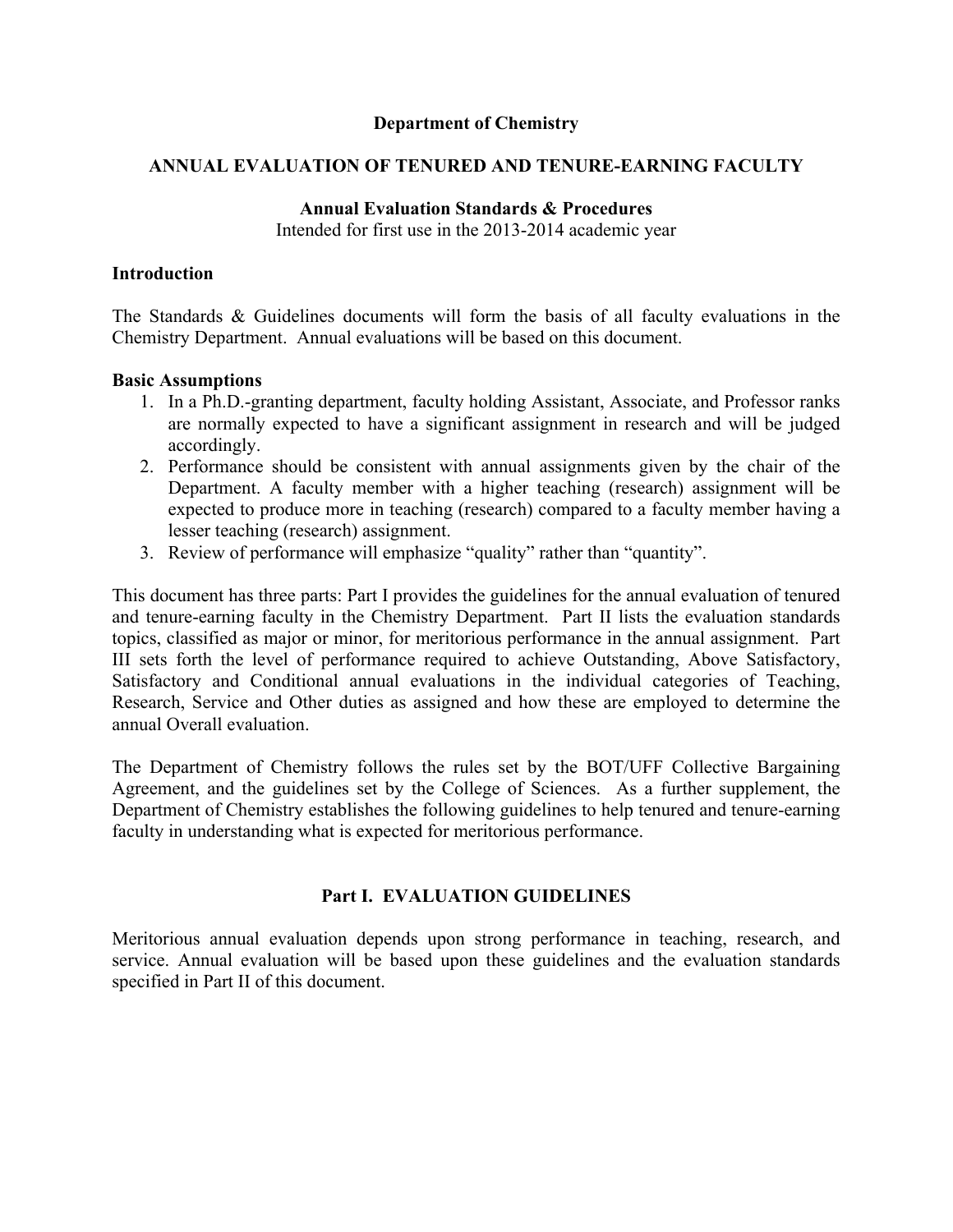# **A. Teaching**

High quality teaching is expected of each faculty member. A measure of teaching effectiveness may be demonstrated, but is not exclusively determined by such mechanisms as: evaluations provided by students and peers, accessibility outside of the classroom structure and success of graduate and undergraduate students. Quality of performance (in the classroom and mentoring student researchers) is the primary criterion for the determination of the effectiveness of teaching. Faculty members are expected to maintain high standards in their courses.

## **B. Research**

As a Ph.D.-granting department, the department's mission is to excel in research and scholarly activities that compare with those in other Ph.D.-granting universities. All members of the Chemistry faculty are expected to develop independent research programs of high quality. The most important measures of research performance are:

(i) Publications in journals listed in the ISI Web of Science. The publications should demonstrate that the faculty member has played a major role in the research.

(ii) Success in establishing a viable research program as demonstrated primarily by success in obtaining external research funding.

(iii) Started guiding doctoral students.

# **C. Service**

All members of the faculty will routinely be assigned committee work in the department. Sometimes faculty members will also be asked to serve on College and University committees. It is expected that faculty will discharge these duties diligently. Professional service, such as refereeing of journal articles, reviewing proposals for funding agencies, and other professional service will be recognized, as will exceptional service to the department.

# **D. Other**

Other university duties are occasionally assigned for special activities such as administrative duties or other special projects. Since the nature of these assignments is variable no attempt is made to specify evaluation in proportion to the total amount of time the assignment is weighted in the annual assignment form.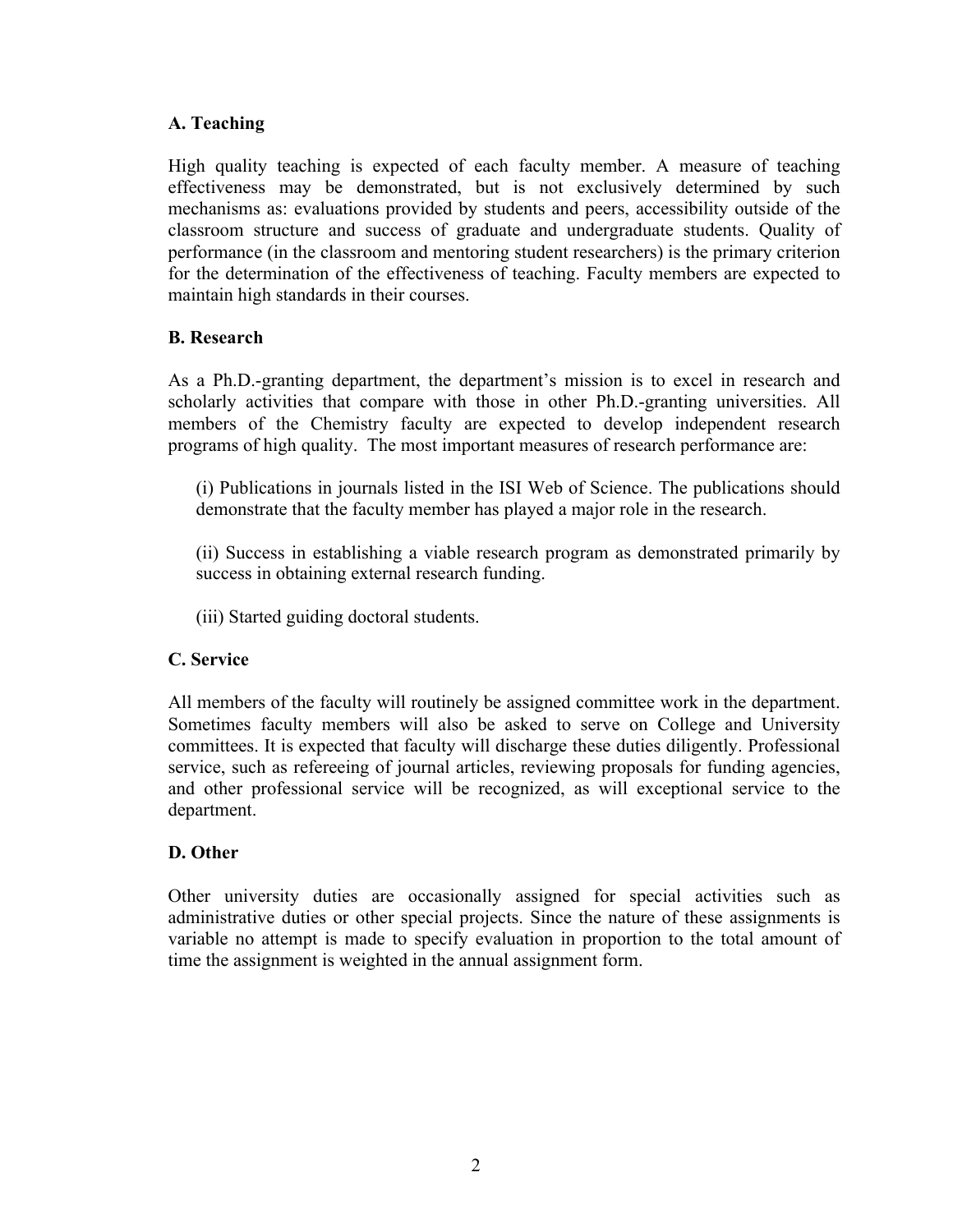## **Part II. ANNUAL EVALUATION STANDARDS**

### **A. Teaching**

- i. Classroom Instruction --
	- a) Syllabi and course material (examinations, assignments and other material submitted to the Chair) --- MAJOR
	- b) Student evaluations along with grade distributions. --- MAJOR

#### ii. Directing Graduate Students and Postdoctoral Associates

- a) Advisor of Ph.D. and/or M.S. students --- MAJOR
- b) Publications, awards, conference presentations of graduate students under faculty supervision --- MAJOR
- c) Graduate student independent study and postdoctoral associate supervision --- MINOR
- iii. Directing Undergraduate Students
	- a) Undergraduate student research/Honors thesis, independent study supervision , including publications, awards, conference presentations of undergraduate students under faculty supervision --- MAJOR
- iv. Curriculum & Course Development
	- a) Major course revisions including laboratory --- MINOR
	- b) Introduction of innovative new courses, publication of pedagogic articles, textbooks, and laboratory manuals, developing web-based courses and material --- MAJOR
- v. Grants & Contracts Supporting Teaching
	- a) Successful proposals --- MAJOR
	- b) Proposal submissions --- MINOR
- vi. Supplemental Instruction
	- a) Teaching outside a structured course, guest lectures on other courses --- MINOR
	- b) Serving on thesis/dissertation committees --- MINOR
- vii. Student Advising and Coordination and Other
	- a) Student advising ---MINOR
	- b) Coordination of multi-section classes and laboratories ---MAJOR
	- c) Coordination of department tracks and programs --- MAJOR
- vii. Seminar (Undergraduate and Graduate) Advising and Evaluation, and Undergraduate Research Report Supervision
	- a) Technical advisor, attending and evaluating student seminars --- MAJOR
	- b) Undergraduate research report supervision --- MAJOR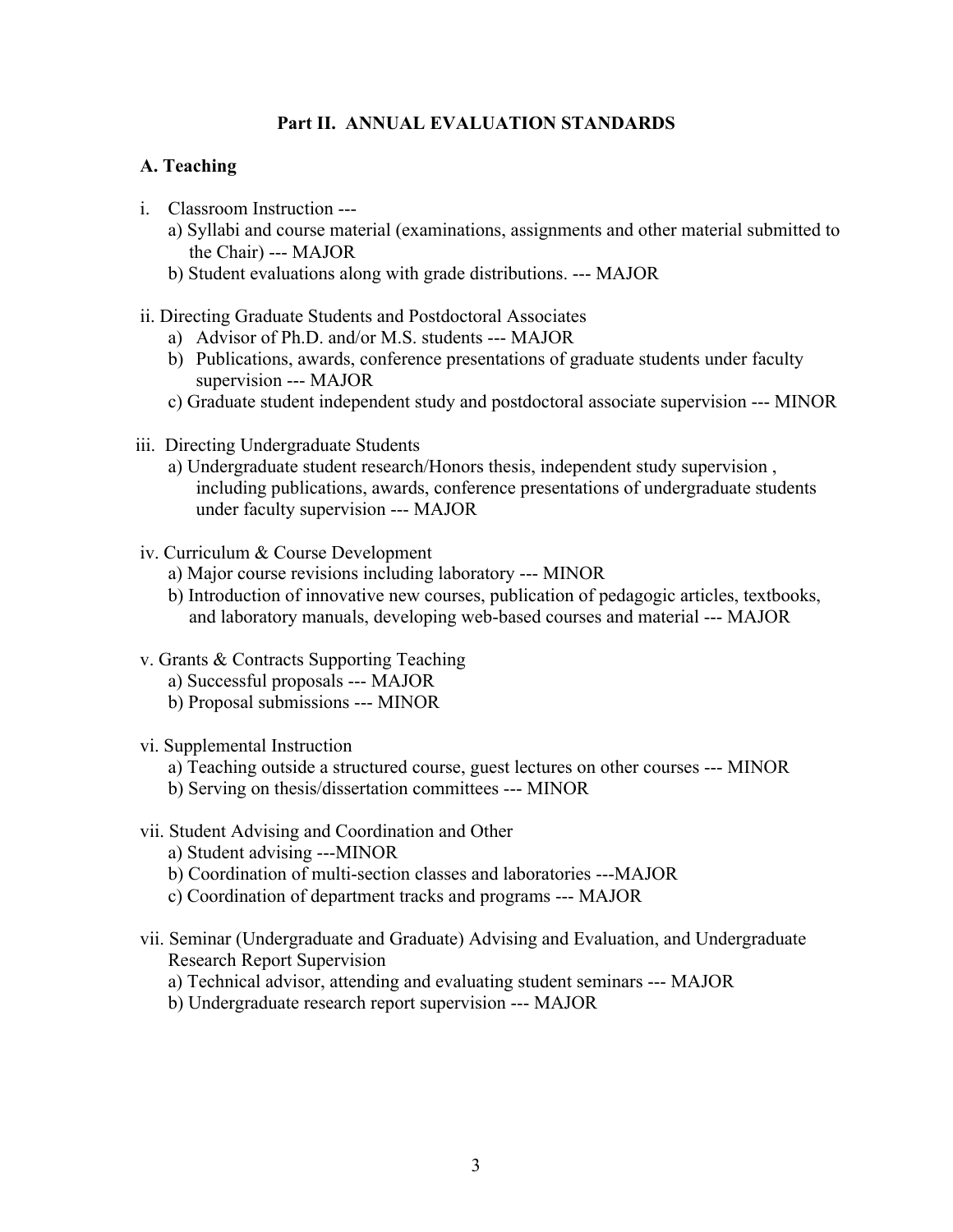## **B. Research**

- i. Scholarly Work
	- a) Acceptance of publications in journals listed in ISI Web of Science --- MAJOR
	- b) Publishing scholarly books or chapters --- MAJOR
	- c) Other publications --- MINOR
	- d) Recognition of research by Citation Indices --- MAJOR
	- e) Submission of research articles to refereed journals --- MINOR
	- f) Presentations in national/international conferences/workshops --- MAJOR
	- g) Invited conference presentations --- MAJOR
	- h) Invited seminars at other research institutions --- MAJOR
	- i) Award of patents --- MAJOR
	- j) Submission of patent filing --- MINOR
- ii. Research Grants & Contracts
	- a) Award of grants or contracts as P.I. or co-P.I. --- MAJOR
	- b) Submission of proposals --- MINOR
	- c) Award of internal funds as P.I. or co-P.I. ---- MINOR
	- d) Participate in external grants & contracts as non-P.I. and non-co-P.I. --- MINOR
- iii. Directing Undergraduate/Graduate Students
	- a) Undergraduate/graduate student research/independent study supervision --- MAJOR
	- b) Honors thesis/thesis/dissertation supervision --- MAJOR
	- c) Publications, awards, conference presentations of undergraduate/graduate students under faculty supervision --- MAJOR

# **C. Service**

- i. Service to the department
	- a) Leadership and contributions in departmental committees --- MAJOR
	- b) Oversight of major departmental facilities --- MAJOR
	- c) Other non-assigned activities such as: recruitment and advising --- MAJOR departmental governance --- MAJOR
	- d) Service on Faculty/Staff Search Committees --- MAJOR

### ii. Service on:

- a) College Committees --- MAJOR
- b) University Committees --- MAJOR
- iii. Involvement in interdisciplinary and interdepartmental activities --- MAJOR
- iv. Service to the Profession
	- a) Editor or reviewer for scholarly publications or conference proceedings --- MAJOR
	- b) Serving as an officer or committee member for professional organizations --- MINOR
	- c) Serving on review panels/external grant proposal reviewing --- MINOR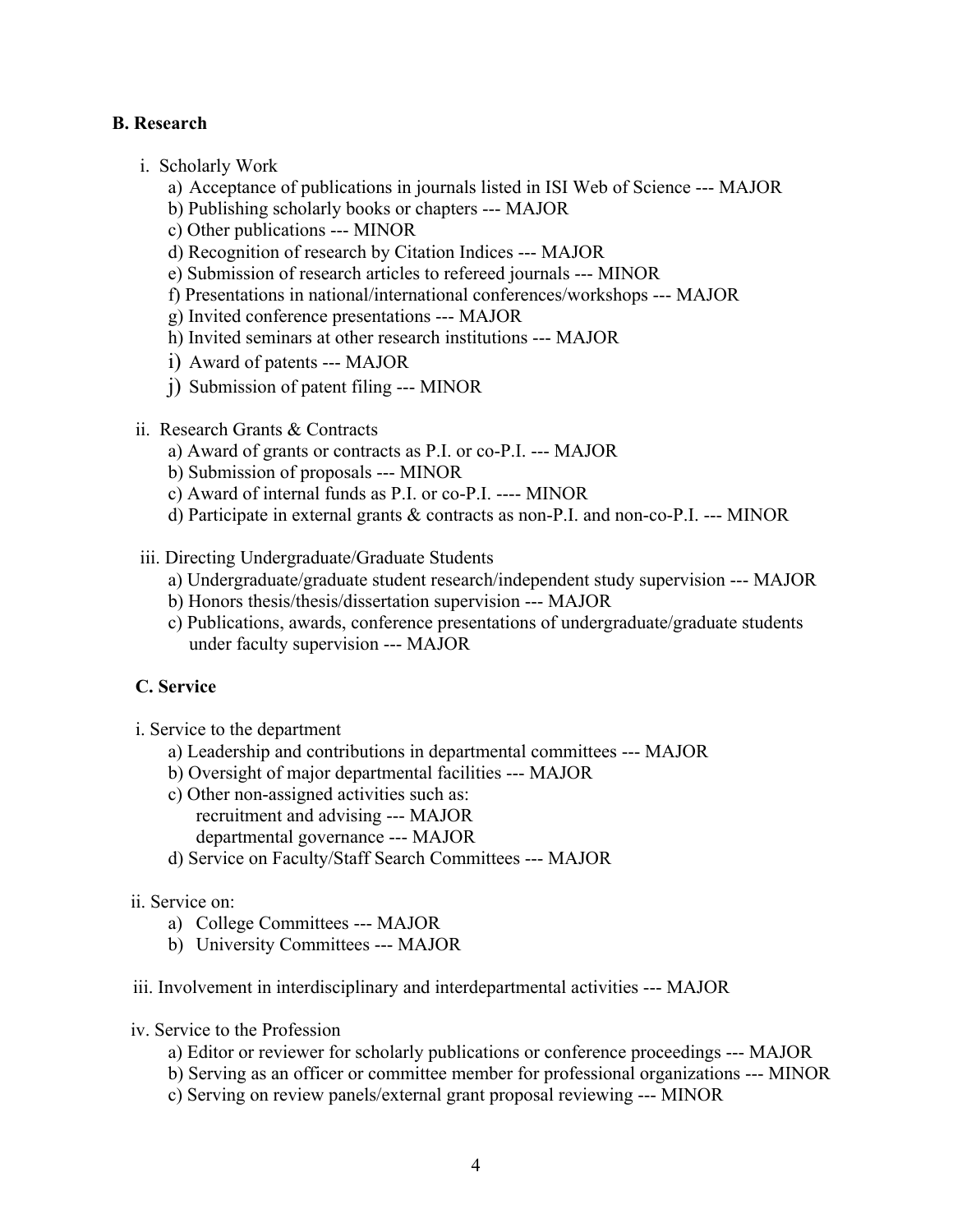d) Chairing conference sessions, workshops, and technical sessions.--- MAJOR

e) Organizing conferences and symposia at national/international meetings --- MAJOR

f) Participation in conferences/workshops --- MINOR

v. Service to elementary and secondary schools --- MINOR

vi. Service to the Central Florida community --- MINOR

vii. Service to industry --- MINOR

## **Part III. DETERMINATION OF ANNUAL EVALUATIONS**

Annual performance in each of the MAJOR standards areas (see Part II) will be evaluated on a scale of 0 to 5. Annual performance in each of the MINOR standards areas will be evaluated on a scale of 0 to 3. The number of MAJOR and MINOR standards in each of the evaluation categories is shown in Table 1. The total possible points in each category is 73.

| rabie i t |  |  |                                                 |  |  |  |  |  |
|-----------|--|--|-------------------------------------------------|--|--|--|--|--|
|           |  |  | MAJOR   MINOR   Maximum Points   FTE Assignment |  |  |  |  |  |
| Teaching  |  |  |                                                 |  |  |  |  |  |
| Research  |  |  |                                                 |  |  |  |  |  |
| Service   |  |  |                                                 |  |  |  |  |  |

 $T_0 h l_0$  1\*

The numerical scores that result will be used to determine the annual evaluation in each of the categories. *When assigning the points for MAJOR and MINOR categories, the Chair will take into consideration the annual average FTE assignment in the corresponding category to assure equity.* Table 2 shows the scores needed in each of the evaluation categories in order to achieve the indicated evaluation for that category. The actual points achieved in each category will be weighted (multiplied) by the Assignment of Duties FTE. In cases where Other Assigned Duties make up a portion of an evaluee's assignment, the chair will adjust the multiplier such that the total FTE teaching, research, and service equals 1.00. The sum of these weighted values will be used to determine the Overall annual evaluation using the same numerical scale shown in Table 2.

| Table 2 <sup>*</sup>    |           |           |           |           |  |  |  |
|-------------------------|-----------|-----------|-----------|-----------|--|--|--|
|                         | Teaching  | Research  | Service   | Overall   |  |  |  |
| Outstanding $(O)$       | > 44      | > 44      | >44       | $\geq 44$ |  |  |  |
| Above Satisfactory (AS) | 34-43     | 34-43     | 34-43     | 34-43     |  |  |  |
| Satisfactory (S)        | 24-33     | 24-33     | 24-33     | 24-33     |  |  |  |
| Conditional (C)         | $12 - 23$ | $12 - 23$ | $12 - 23$ | $12 - 23$ |  |  |  |
| Unsatisfactory (U)      | $<\,11$   | $\leq 11$ | $\leq 11$ | $\leq 11$ |  |  |  |

\* Ratings for Other duties will be incorporated into Tables 1 and 2, if assigned.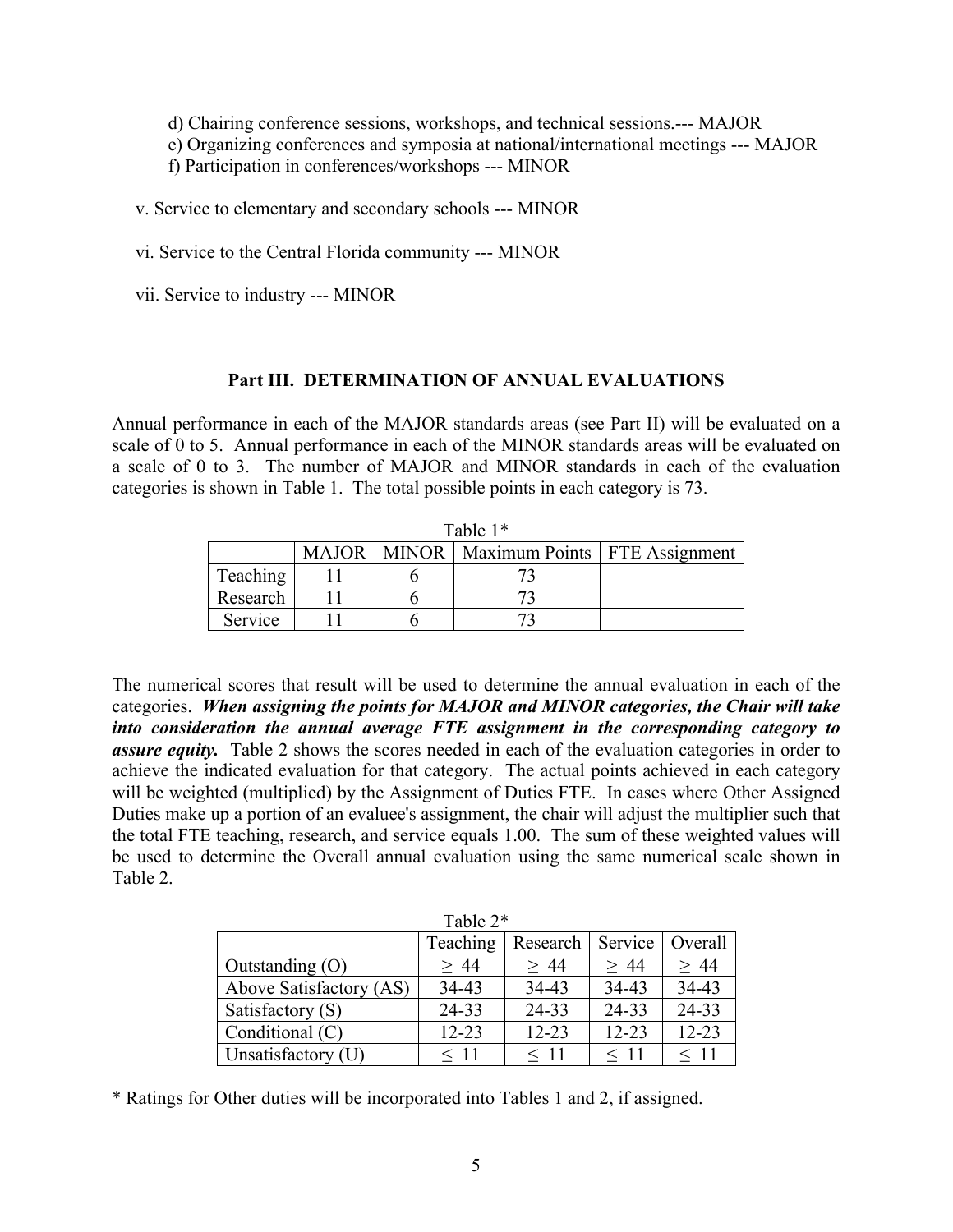Overall evaluation will reflect the evaluee's performance in the context of FTE assignments among categories (as provided for in item 2 under "Basic Assumptions"). In cases where evaluations for categories of Teaching, Research, and Service differ, the Overall evaluation will be within the extremes and will reflect the evaluee's FTE assignments as well as the value of contributions to the department, college, and university.

- 1. In Teaching, a rating of Satisfactory or better should require the scores listed in Table 2 but also that a faculty member:
- a. teaches effectively with appropriate content, learning objectives, rigor, and pedagogical approaches
- b. meets classes on a regular basis as scheduled
- c. holds scheduled office hours
- d. replies in a timely fashion to student inquiries
- e. provides effective and accurate advisement when requested
- f. submits book orders on time as required by state legislation
- g. provides clear, detailed course syllabi that meet the university requirements
- h. provides regular evaluative feedback on student assignments
- i. meets with students during the final examination period in compliance with university regulations
- j. submits grades on time
- 2. Under Service, a rating of Satisfactory or better should require the scores listed in Table 2, but also that a faculty member actively participate in any assigned service responsibility.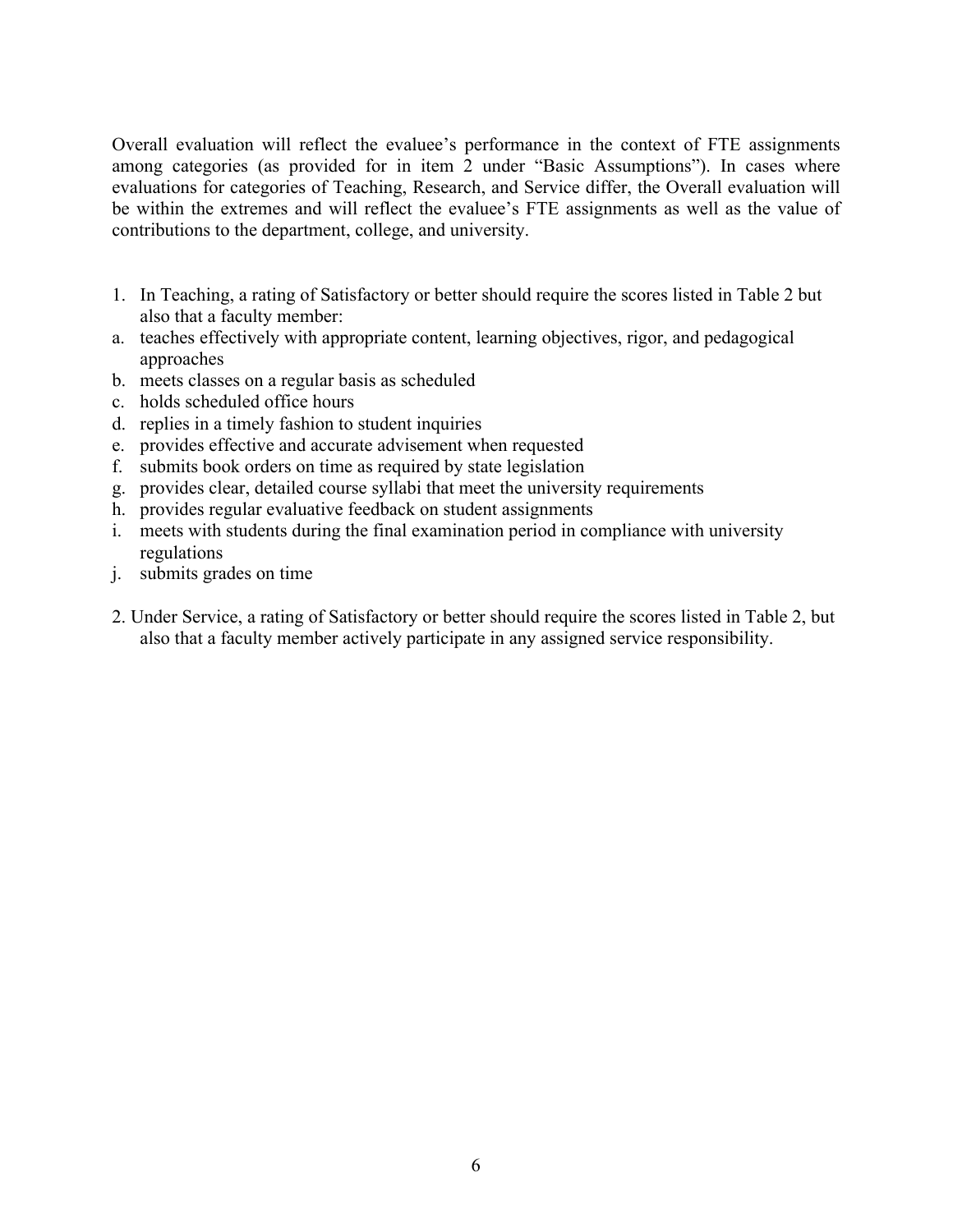#### **Examples of Evaluations for Typical FTE Assignments**

There are two general FTE assignment loads in the department; one is predominately teaching (e.g., 0.7 FTE Teaching, 0.2 FTE Research, 0.1 FTE Service) while the other is predominantly research (e.g., 0.3 FTE Teaching, 0.65 FTE Research, 0.05 FTE Service). The points awarded depend on FTE assignments.

## **I. Predominant Teaching FTE Example:** 0.7 FTE Teaching, 0.2 FTE Research, 0.1 FTE **Service**

What follows is a representative example of each of the following ratings:

Outstanding Teaching Above Satisfactory Teaching Satisfactory Teaching Conditional Teaching Unsatisfactory Teaching Outstanding Research Above Satisfactory Research Satisfactory Research Conditional Research Unsatisfactory Research Outstanding Service Above Satisfactory Service Satisfactory Service Conditional Service Unsatisfactory Service

# *Example of Outstanding Teaching*

### **A. Teaching**

- i. Classroom Instruction --
	- a) Syllabi and course material (examinations, assignments and other material submitted to the Chair) --- *complete syllabus, assignments and exams showing appropriate content and rigor* **Major, 5 pts.**
	- b) Student evaluations along with grade distributions --- **Major, 5 pts.** (0 or 5)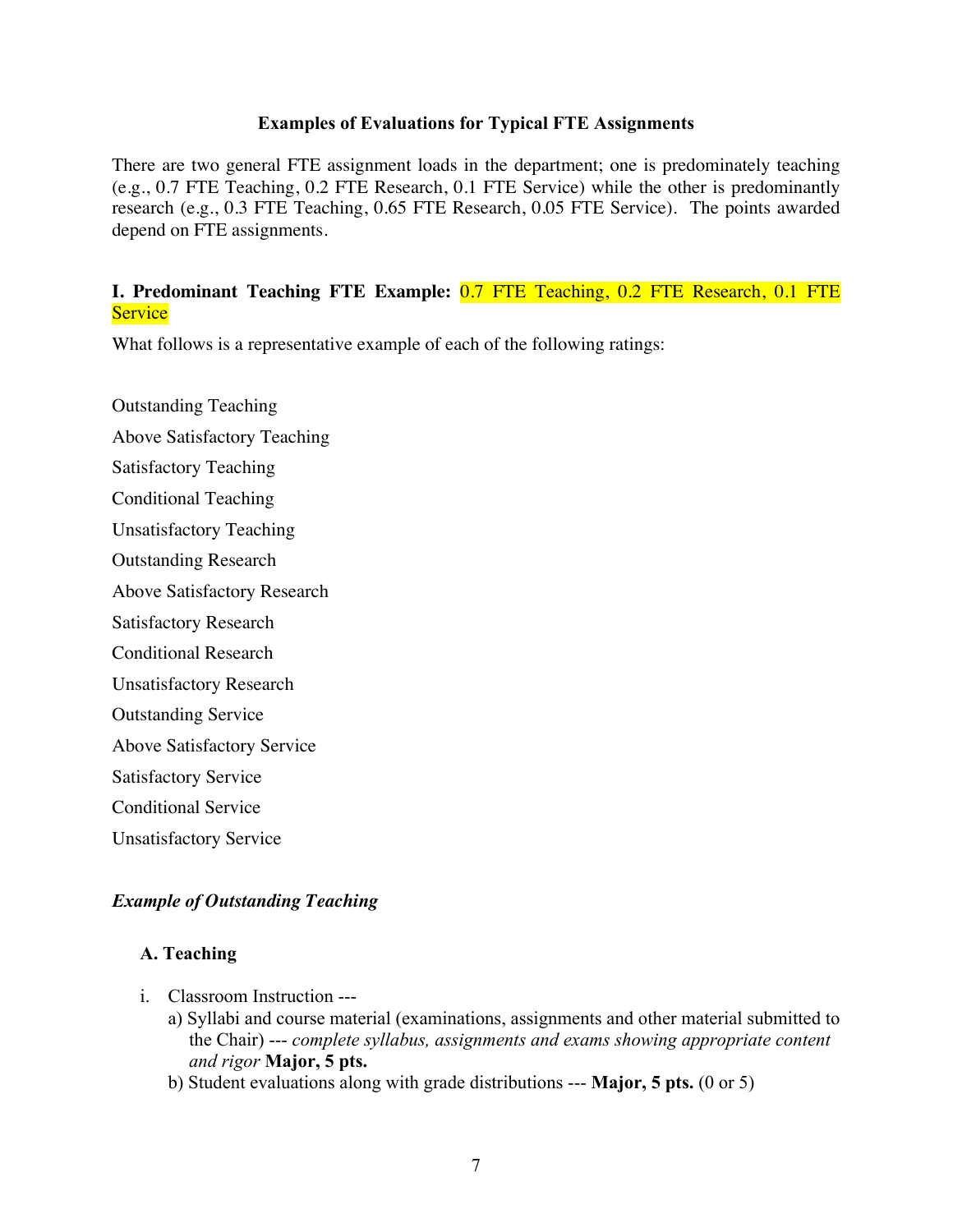- ii. Directing Graduate Students and Postdoctoral Associates
	- a) Advisor of Ph.D. and/or M.S. students --- **Major, 0 pts.**

b) Publications, awards, conference presentations of graduate students under faculty supervision --- **Major, 0 pts.**

- c) Graduate student independent study and postdoctoral associate supervision --- **Minor, 0 pts.**
- iii. Directing Undergraduate Students
	- a) Undergraduate student research/Honors thesis, independent study supervision, including publications, awards, conference presentations of undergraduate students under faculty supervision --- *3 or more undergraduate student publications or presentations* **Major, 5 pts.**
- iv. Curriculum & Course Development
	- a) Major course revisions including laboratory --- *substantial revisions to at least two courses* **Minor, 3 pts.**
	- b) Introduction of innovative new courses, publication of pedagogic articles, textbooks, and laboratory manuals, developing web-based courses and material --- *developed a new course, published a pedagogical article, textbook, or lab manual, or developed substantial materials for a web-based or web-assisted course* **Major, 5 pts.**
- v. Grants & Contracts Supporting Teaching

a) Successful proposals --- *obtain funding for 1 or more educational proposal, internal*  **Major, 3 pts.** (external 5 pts.) b) Proposal submissions --- *2 teaching/instructional proposal submissions* **Minor, 3 pts.**

vi. Supplemental Instruction

a) Teaching outside a structured course, guest lectures on other courses --- *3 or more guest lectures* **Minor, 3 pts.**

b) Serving on thesis/dissertation committees --- *serving on 4 or more thesis/dissertation committees* **Minor, 3 pts.**

vii. Student Advising and Coordination and Other

a) Student advising --- *advising 10 or more undergraduate majors* **Minor, 3 pt.** b) Coordination of multi-section classes and laboratories --- *coordinates 5 or more sections of laboratories or discussion sections or two or more lecture sections* **Major, 5 pts.**

c) Coordination of department tracks and programs --- **Major, 0 pts.**

vii. Seminar (Undergraduate and Graduate) Advising and Evaluation, and Undergraduate Research Report Supervision

a) Technical advisor, attending and evaluating student seminars --- *technical advisor of at least 3 student seminars or attended and evaluated at least 8 student seminars* **Major, 5 pts.**

b) Undergraduate research report supervision --- *supervised at least 3 undergraduate research reports* **Major, 5 pts.**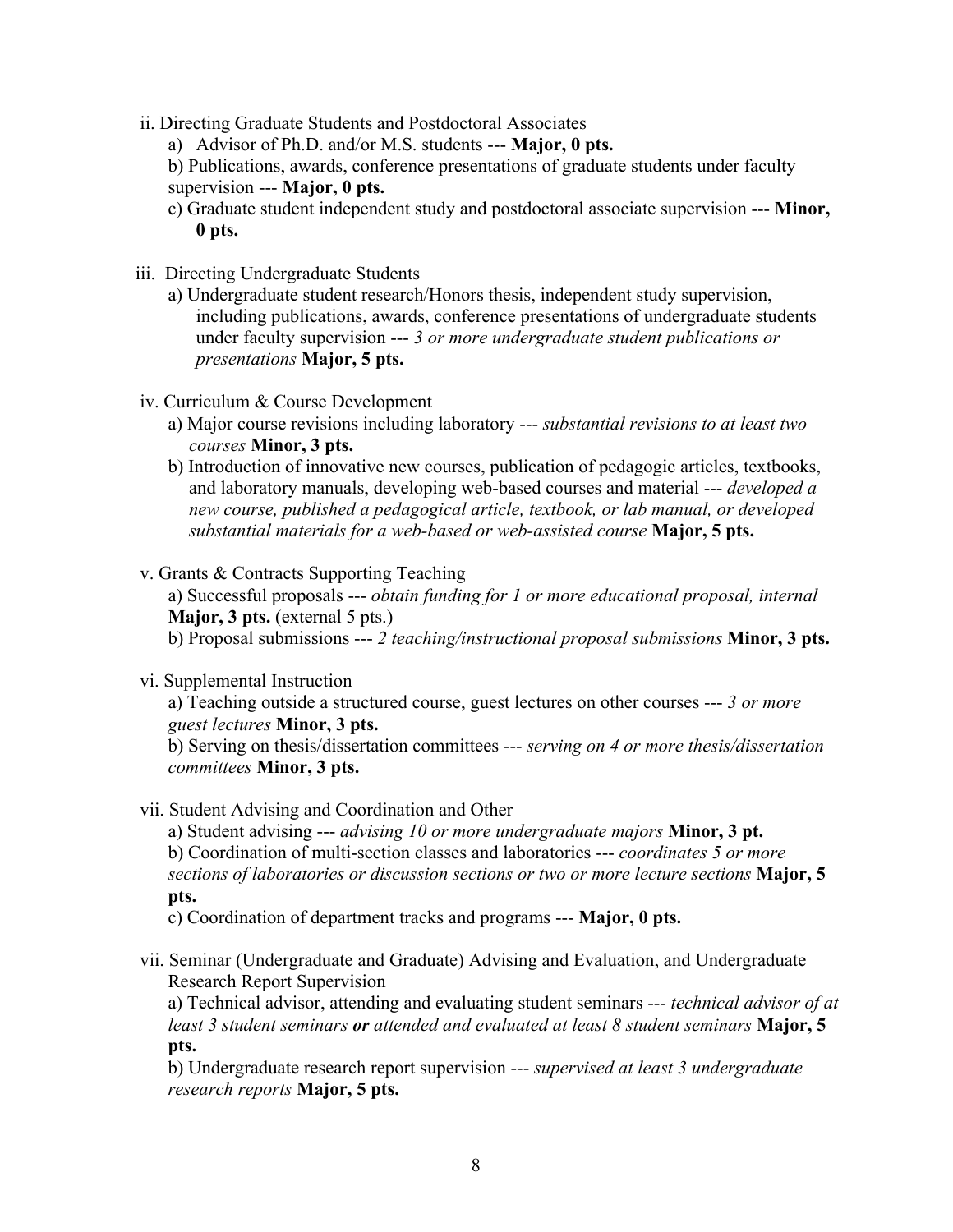# **Total Teaching Points = 53**

## *Example of Above Satisfactory Teaching*

### **A. Teaching**

- i. Classroom Instruction --
	- a) Syllabi and course material (examinations, assignments and other material submitted to the Chair) --- *complete syllabus, assignments and exams showing appropriate content and rigor* **Major, 5 pts.**
	- b) Student evaluations along with grade distributions --- **Major, 5 pts.** (0 or 5)
- ii. Directing Graduate Students and Postdoctoral Associates
	- a) Advisor of Ph.D. and/or M.S. students --- **Major, 0 pts.**
	- b) Publications, awards, conference presentations of graduate students under faculty supervision --- **Major, 0 pts.**
	- c) Graduate student independent study and postdoctoral associate supervision --- **Minor, 0 pts.**
- iii. Directing Undergraduate Students
	- a) Undergraduate student research/Honors thesis, independent study supervision, including publications, awards, conference presentations of undergraduate students under faculty supervision --- *1 undergraduate student publication or presentation* **Major, 2 pts.**
- iv. Curriculum & Course Development
	- a) Major course revisions including laboratory --- *substantial revisions to at least two courses* **Minor, 3 pts.**
	- b) Introduction of innovative new courses, publication of pedagogic articles, textbooks, and laboratory manuals, developing web-based courses and material --- *developed a new course, published a pedagogical article, textbook, or lab manual, or developed substantial materials for a web-based or web-assisted course* **Major, 5 pts.**
- v. Grants & Contracts Supporting Teaching

a) Successful proposals --- **Major, 0 pts.**

- b) Proposal submissions --- *2 teaching/instructional proposal submissions* **Minor, 3 pts.**
- vi. Supplemental Instruction

a) Teaching outside a structured course, guest lectures on other courses --- *2 or more guest lectures* **Minor, 2 pts.**

b) Serving on thesis/dissertation committees --- *serving on 3 thesis/dissertation committees* **Minor, 2 pts.**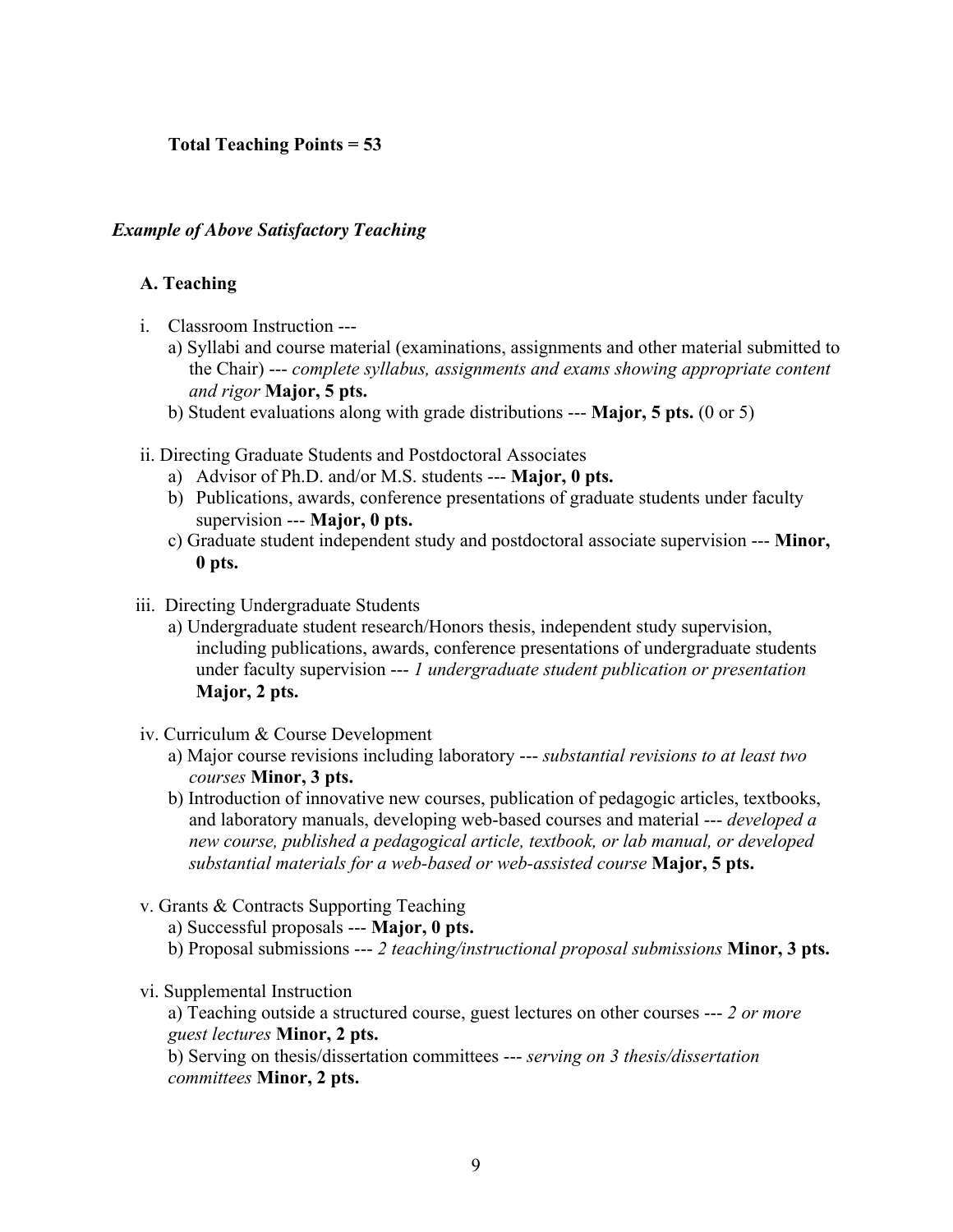vii. Student Advising and Coordination and Other

a) Student advising --- **Minor, 0 pts.** b) Coordination of multi-section classes and laboratories --- *coordinates 5 or more sections of laboratories or discussion sections or two or more lecture sections* **Major, 5 pts.**

c) Coordination of department tracks and programs --- **Major, 0 pts.**

vii. Seminar (Undergraduate and Graduate) Advising and Evaluation, and Undergraduate Research Report Supervision

a) Technical advisor, attending and evaluating student seminars --- *technical advisor of at least 2 student seminars or attended and evaluated at least 6 student seminars* **Major, 3 pts.**

b) Undergraduate research report supervision --- *supervised 2 undergraduate research reports* **Major, 3 pts.**

# **Total Teaching Points = 38**

# *Example of Satisfactory Teaching*

# **A. Teaching**

- i. Classroom Instruction --
	- a) Syllabi and course material (examinations, assignments and other material submitted to the Chair) --- *complete syllabus, assignments and exams showing appropriate content and rigor* **Major, 5 pts.**
	- b) Student evaluations along with grade distributions --- **Major, 5 pts.** (0 or 5)

# ii. Directing Graduate Students and Postdoctoral Associates

- a) Advisor of Ph.D. and/or M.S. students --- **Major, 0 pts.**
- b) Publications, awards, conference presentations of graduate students under faculty supervision --- **Major, 0 pts.**
- c) Graduate student independent study and postdoctoral associate supervision --- **Minor, 0 pts.**
- iii. Directing Undergraduate Students
	- a) Undergraduate student research/Honors thesis, independent study supervision, including publications, awards, conference presentations of undergraduate students under faculty supervision --- **Major, 0 pts.**
- iv. Curriculum & Course Development
	- a) Major course revisions including laboratory --- *revisions to 1 course* **Minor, 1 pt.**
	- b) Introduction of innovative new courses, publication of pedagogic articles, textbooks, and laboratory manuals, developing web-based courses and material --- **Major, 0 pts.**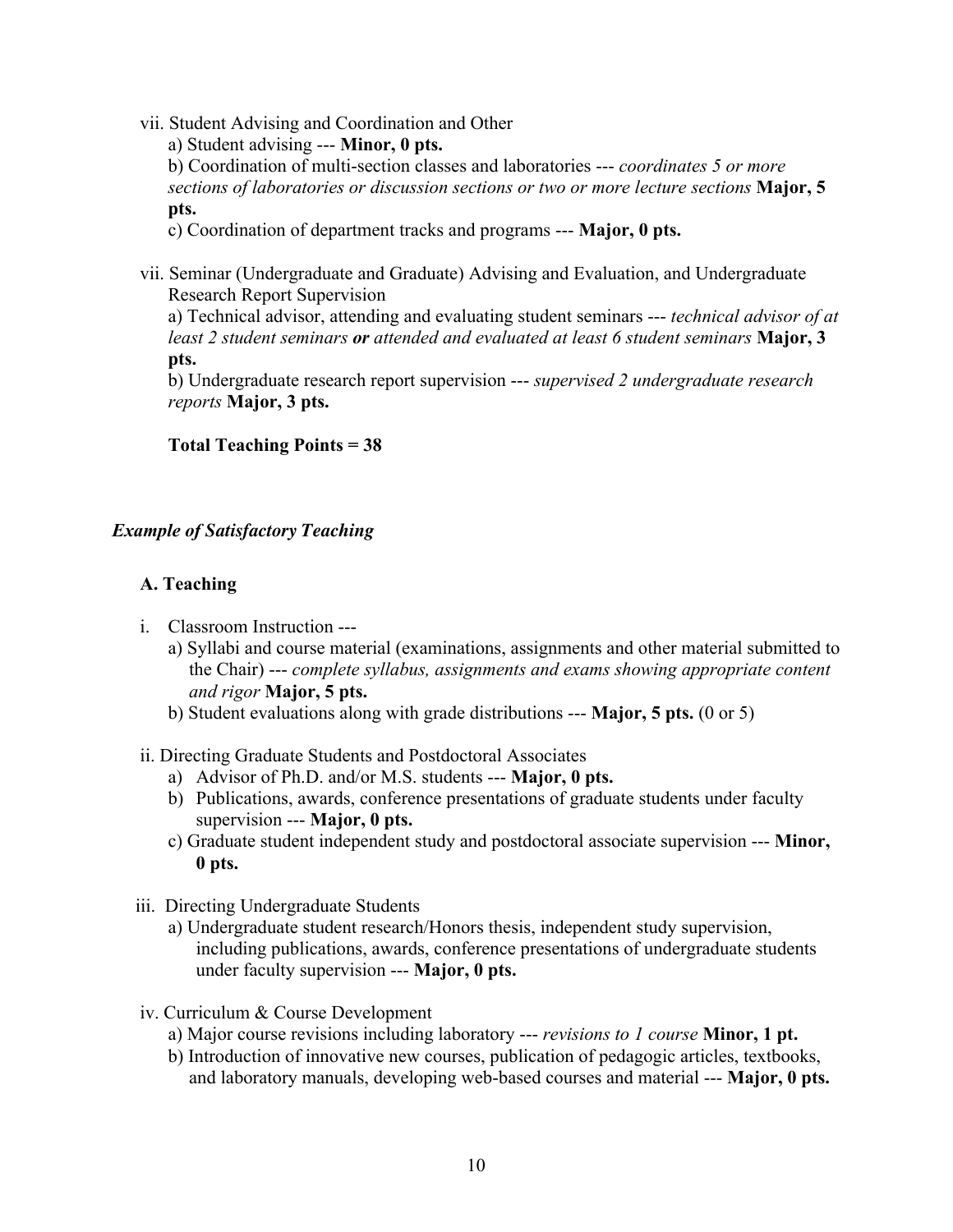v. Grants & Contracts Supporting Teaching

a) Successful proposals --- **Major, 0 pts.**

b) Proposal submissions --- **Minor, 0 pts.**

vi. Supplemental Instruction

a) Teaching outside a structured course, guest lectures on other courses --- *2 or more guest lectures* **Minor, 2 pts.** b) Serving on thesis/dissertation committees --- *serving on 4 or more thesis/dissertation committees* **Minor, 3 pts.**

vii. Student Advising and Coordination and Other

a) Student advising --- **Minor, 0 pts.**

b) Coordination of multi-section classes and laboratories --- *coordinates 5 or more sections of laboratories or discussion sections or two or more lecture sections* **Major, 5 pts.**

c) Coordination of department tracks and programs --- **Major, 0 pts.**

vii. Seminar (Undergraduate and Graduate) Advising and Evaluation, and Undergraduate Research Report Supervision

a) Technical advisor, attending and evaluating student seminars --- *technical advisor of at least 2 student seminars or attended and evaluated at least 6 student seminars* **Major, 3 pts.**

b) Undergraduate research report supervision --- *supervised 2 undergraduate research reports* **Major, 3 pts.**

**Total Teaching Points = 27**

# *Example of Conditional Teaching*

# **A. Teaching**

- i. Classroom Instruction --
	- a) Syllabi and course material (examinations, assignments and other material submitted to the Chair) --- *complete syllabus but no assignments and exams* **Major, 1 pt.**
	- b) Student evaluations along with grade distributions --- **Major, 5 pts.** (0 or 5)
- ii. Directing Graduate Students and Postdoctoral Associates
	- a) Advisor of Ph.D. and/or M.S. students --- **Major, 0 pts.**
	- b) Publications, awards, conference presentations of graduate students under faculty supervision --- **Major, 0 pts.**
	- c) Graduate student independent study and postdoctoral associate supervision --- **Minor, 0 pts.**
- iii. Directing Undergraduate Students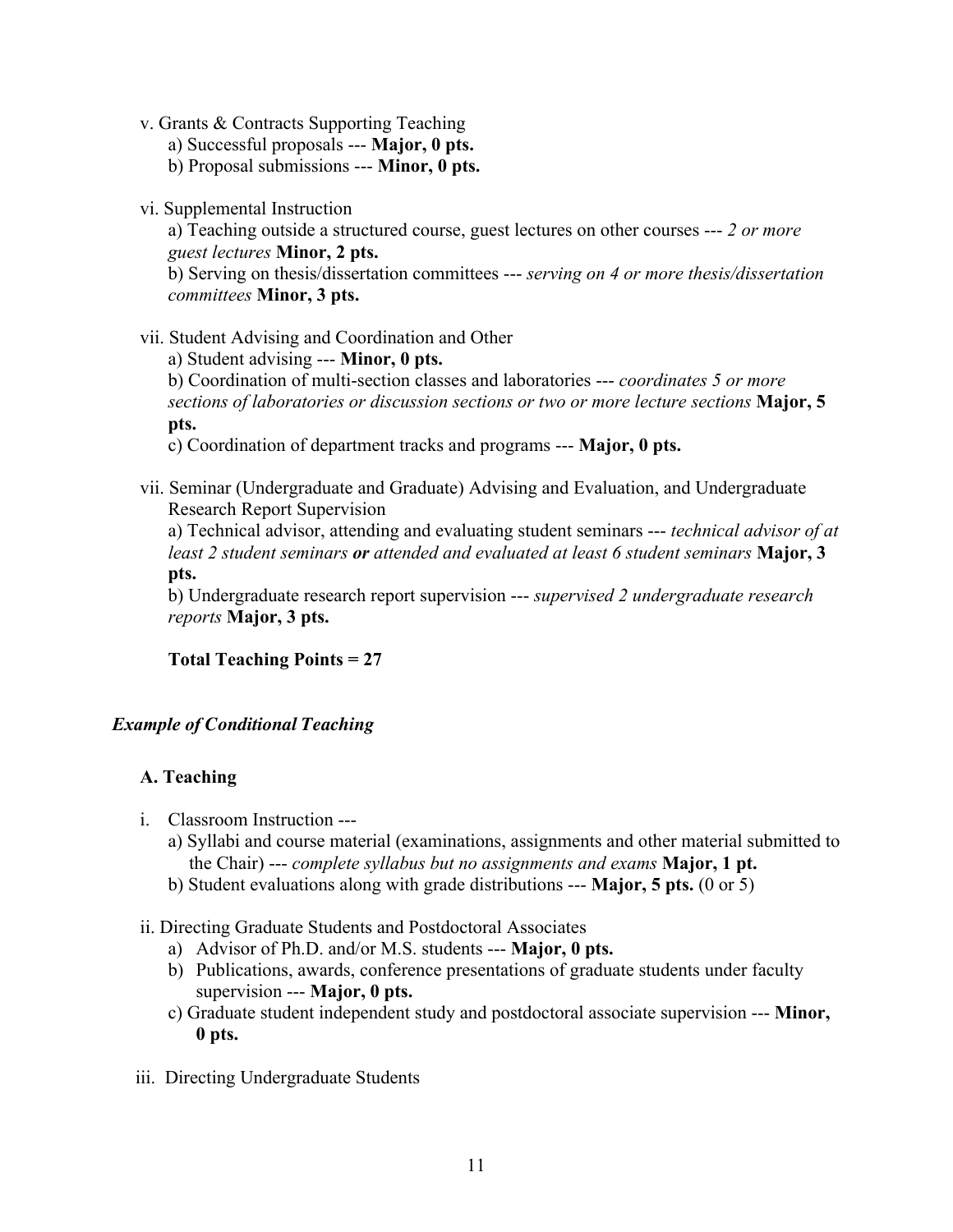- a) Undergraduate student research/Honors thesis, independent study supervision, including publications, awards, conference presentations of undergraduate students under faculty supervision --- **Major, 0 pts.**
- iv. Curriculum & Course Development
	- a) Major course revisions including laboratory --- *revisions to 1 course* **Minor, 1 pt.**
	- b) Introduction of innovative new courses, publication of pedagogic articles, textbooks, and laboratory manuals, developing web-based courses and material --- **Major, 0 pts.**
- v. Grants & Contracts Supporting Teaching
	- a) Successful proposals --- **Major, 0 pts.**
	- b) Proposal submissions --- **Minor, 0 pts.**
- vi. Supplemental Instruction

a) Teaching outside a structured course, guest lectures on other courses --- *2 or more guest lectures* **Minor, 2 pts.** b) Serving on thesis/dissertation committees --- *serving on 4 or more thesis/dissertation committees* **Minor, 3 pts.**

vii. Student Advising and Coordination and Other

a) Student advising --- **Minor, 0 pts.**

- b) Coordination of multi-section classes and laboratories --- **Major, 0 pts.**
- c) Coordination of department tracks and programs --- **Major, 0 pts.**
- vii. Seminar (Undergraduate and Graduate) Advising and Evaluation, and Undergraduate Research Report Supervision

a) Technical advisor, attending and evaluating student seminars --- *technical advisor of at least 2 student seminars or attended and evaluated at least 6 student seminars* **Major, 3 pts.**

b) Undergraduate research report supervision --- **Major, 0 pts.**

### **Total Teaching Points = 15**

### *Example of Unsatisfactory Teaching*

### **A. Teaching**

- i. Classroom Instruction --
	- a) Syllabi and course material (examinations, assignments and other material submitted to the Chair) --- *complete syllabus but no assignments and exams* **Major, 1 pt.**
	- b) Student evaluations along with grade distributions --- **Major, 5 pts.** (0 or 5)

### ii. Directing Graduate Students and Postdoctoral Associates

a) Advisor of Ph.D. and/or M.S. students --- **Major, 0 pts.**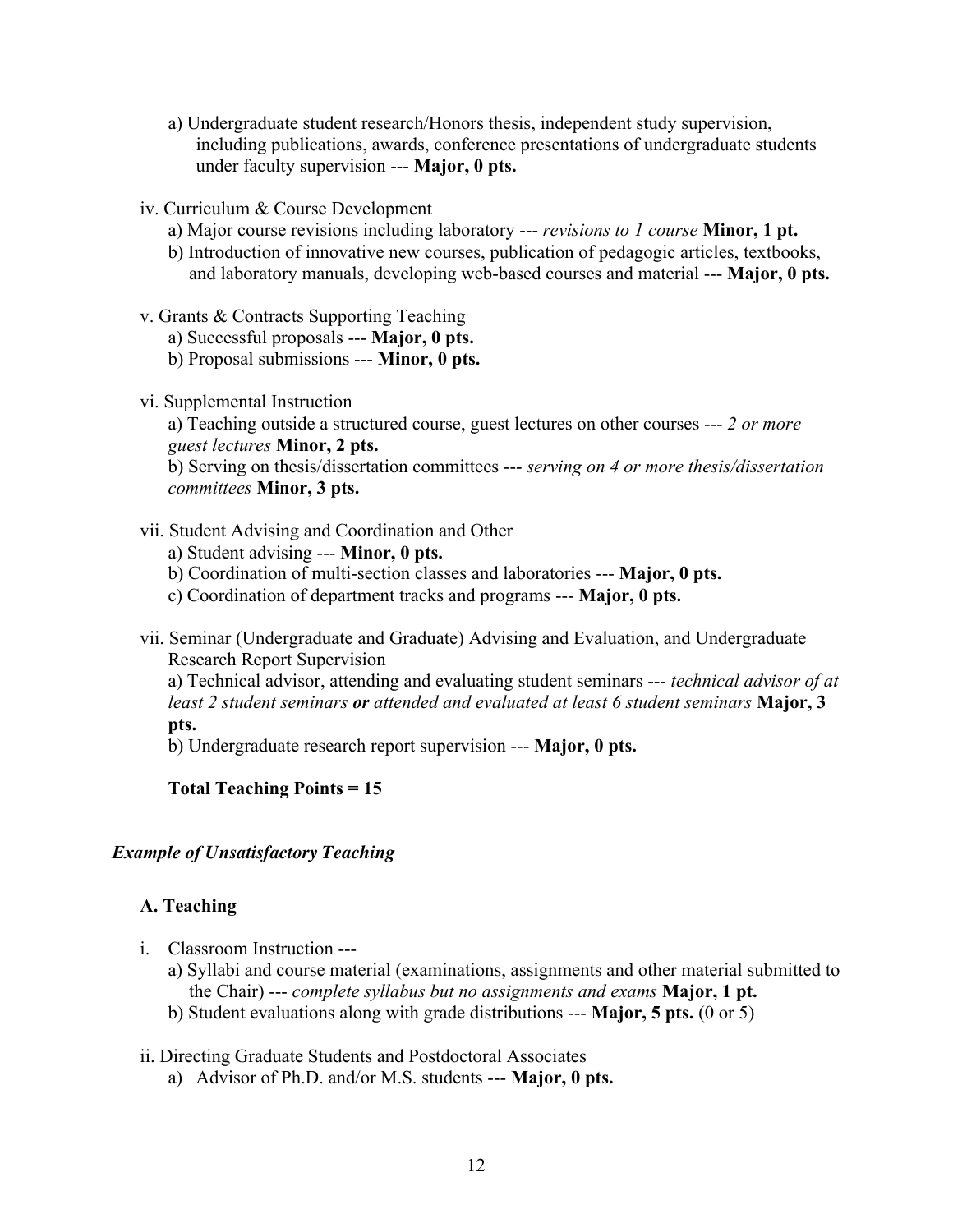- b) Publications, awards, conference presentations of graduate students under faculty supervision --- **Major, 0 pts.**
- c) Graduate student independent study and postdoctoral associate supervision --- **Minor, 0 pts.**
- iii. Directing Undergraduate Students
	- a) Undergraduate student research/Honors thesis, independent study supervision, including publications, awards, conference presentations of undergraduate students under faculty supervision --- **Major, 0 pts.**
- iv. Curriculum & Course Development
	- a) Major course revisions including laboratory --- **Minor, 0 pts.**
	- b) Introduction of innovative new courses, publication of pedagogic articles, textbooks, and laboratory manuals, developing web-based courses and material --- **Major, 0 pts.**
- v. Grants & Contracts Supporting Teaching
	- a) Successful proposals --- **Major, 0 pts.**
	- b) Proposal submissions --- **Minor, 0 pts.**
- vi. Supplemental Instruction

a) Teaching outside a structured course, guest lectures on other courses --- *2 or more guest lectures* **Minor, 2 pts.**

b) Serving on thesis/dissertation committees --- **Minor, 0 pts.**

- vii. Student Advising and Coordination and Other
	- a) Student advising --- **Minor, 0 pts.**
	- b) Coordination of multi-section classes and laboratories --- **Major, 0 pts.**
	- c) Coordination of department tracks and programs --- **Major, 0 pts.**
- vii. Seminar (Undergraduate and Graduate) Advising and Evaluation, and Undergraduate Research Report Supervision
	- a) Technical advisor, attending and evaluating student seminars --- **Major, 0 pts.**

 $\mathcal{L}_\mathcal{L} = \{ \mathcal{L}_\mathcal{L} = \{ \mathcal{L}_\mathcal{L} = \{ \mathcal{L}_\mathcal{L} = \{ \mathcal{L}_\mathcal{L} = \{ \mathcal{L}_\mathcal{L} = \{ \mathcal{L}_\mathcal{L} = \{ \mathcal{L}_\mathcal{L} = \{ \mathcal{L}_\mathcal{L} = \{ \mathcal{L}_\mathcal{L} = \{ \mathcal{L}_\mathcal{L} = \{ \mathcal{L}_\mathcal{L} = \{ \mathcal{L}_\mathcal{L} = \{ \mathcal{L}_\mathcal{L} = \{ \mathcal{L}_\mathcal{$ 

b) Undergraduate research report supervision --- **Major, 0 pts.**

### **Total Teaching Points = 8**

### *Example of Outstanding Research*

#### **B. Research**

- i. Scholarly Work
	- a) Acceptance of publications in journals listed in ISI Web of Science --- *for 0.2 research FTE, 1 paper* **Major, 5 pts.**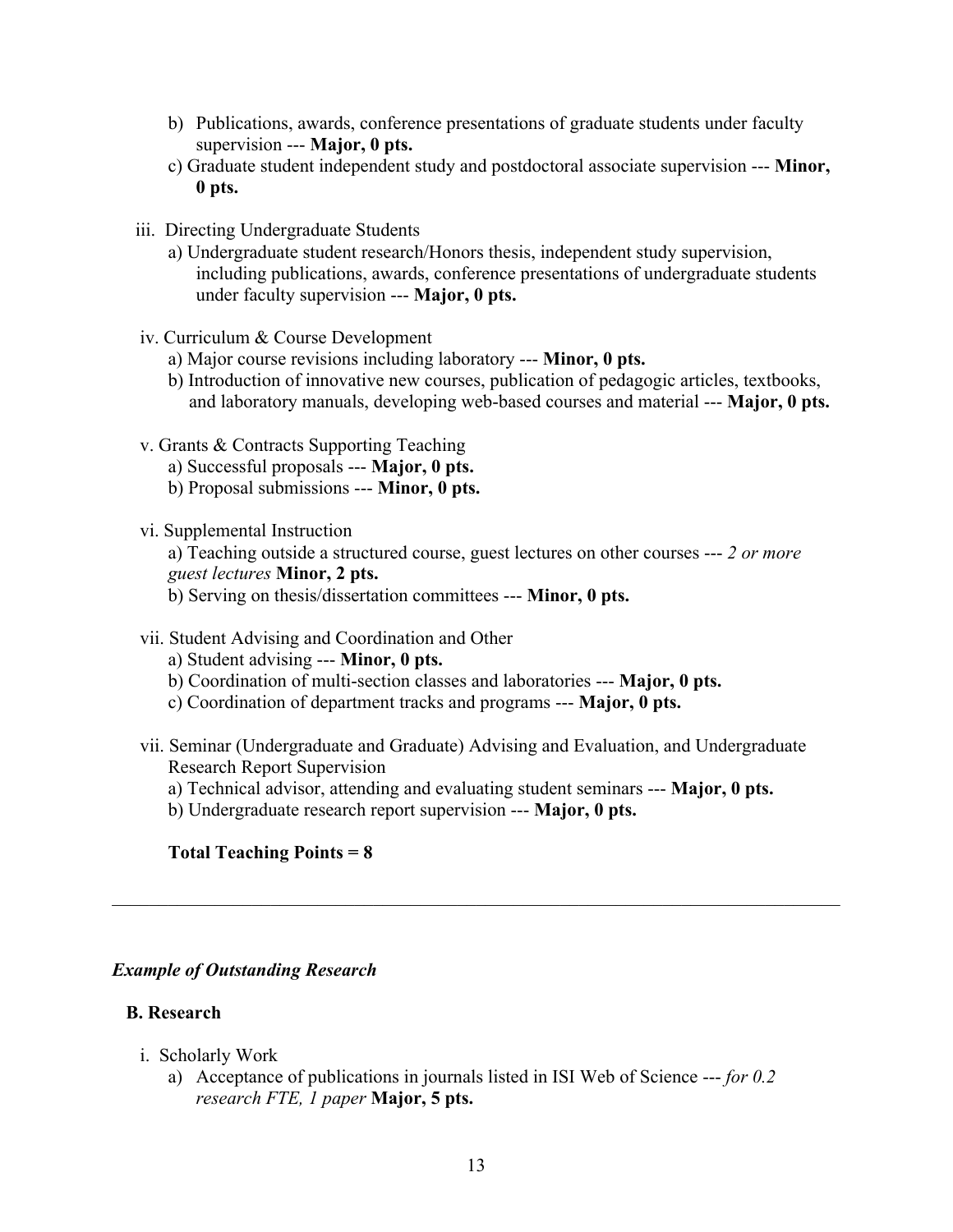b) Publishing scholarly books or chapters --- *for 0.2 research FTE, 1 chapter* **Major, 5 pts.**

c) Other publications --- *for 0.2 research FTE, 1 other publication* **Minor, 3 pts.** d) Recognition of research by Citation Indices --- *for 0.2 research FTE, 20 citations during year* **Major, 5 pts.**

e) Submission of research articles to refereed journals --- *for 0.2 research FTE, 1 paper submitted* **Minor, 3 pts.**

f) Presentations in national/international conferences/workshops --- *for 0.2 research FTE, 1 presentation* **Major, 5 pts.**

g) Invited conference presentations --- **Major, 0 pts.**

h) Invited seminars at other research institutions --- *for 0.2 research FTE, 1 presentation* **Major, 5 pts.**

- i) Award of patents --- **Major, 0 pts.**
- j) Submission of patent filing --- **Minor, 0 pts.**

# ii. Research Grants & Contracts

- a) Award of grants or contracts as P.I. or co-P.I. --- **Major, 0 pts.**
- b) Submission of proposals --- *for 0.2 research FTE, 1 proposal* **Minor, 3 pts.**

c) Award of internal funds as P.I. or co-P.I. ---- **Minor, 0 pts.**

d) Participate in external grants & contracts as non-P.I. and non-co-P.I. --- *for 0.2 research FTE, 1 proposal* **Minor, 3 pts.**

# iii. Directing Undergraduate/Graduate Students

a) Undergraduate/graduate student research/independent study supervision --- *for 0.2 research FTE, 1 undergraduate student and one graduate student* **Major, 5 pts.** b) Honors thesis/thesis/dissertation supervision --- *for 0.2 research FTE, 1 undergraduate student or 1 graduate student* **Major, 5 pts.**

c) Publications, awards, conference presentations of undergraduate/graduate students under faculty supervision --- *for 0.2 research FTE, 1 undergraduate student or 1 graduate student* **Major, 5 pts.**

**Total Research Points = 52**

# *Example of Above Satisfactory Research*

# **B. Research**

i. Scholarly Work

a) Acceptance of publications in journals listed in ISI Web of Science --- **Major, 0 pts.** b) Publishing scholarly books or chapters --- **Major, 0 pts.**

c) Other publications --- *for 0.2 research FTE, 1 other publication* **Minor, 3 pts.**

d) Recognition of research by Citation Indices --- *for 0.2 research FTE, 20 citations during year* **Major, 5 pts.**

e) Submission of research articles to refereed journals --- *for 0.2 research FTE, 1 paper submitted* **Minor, 3 pts.**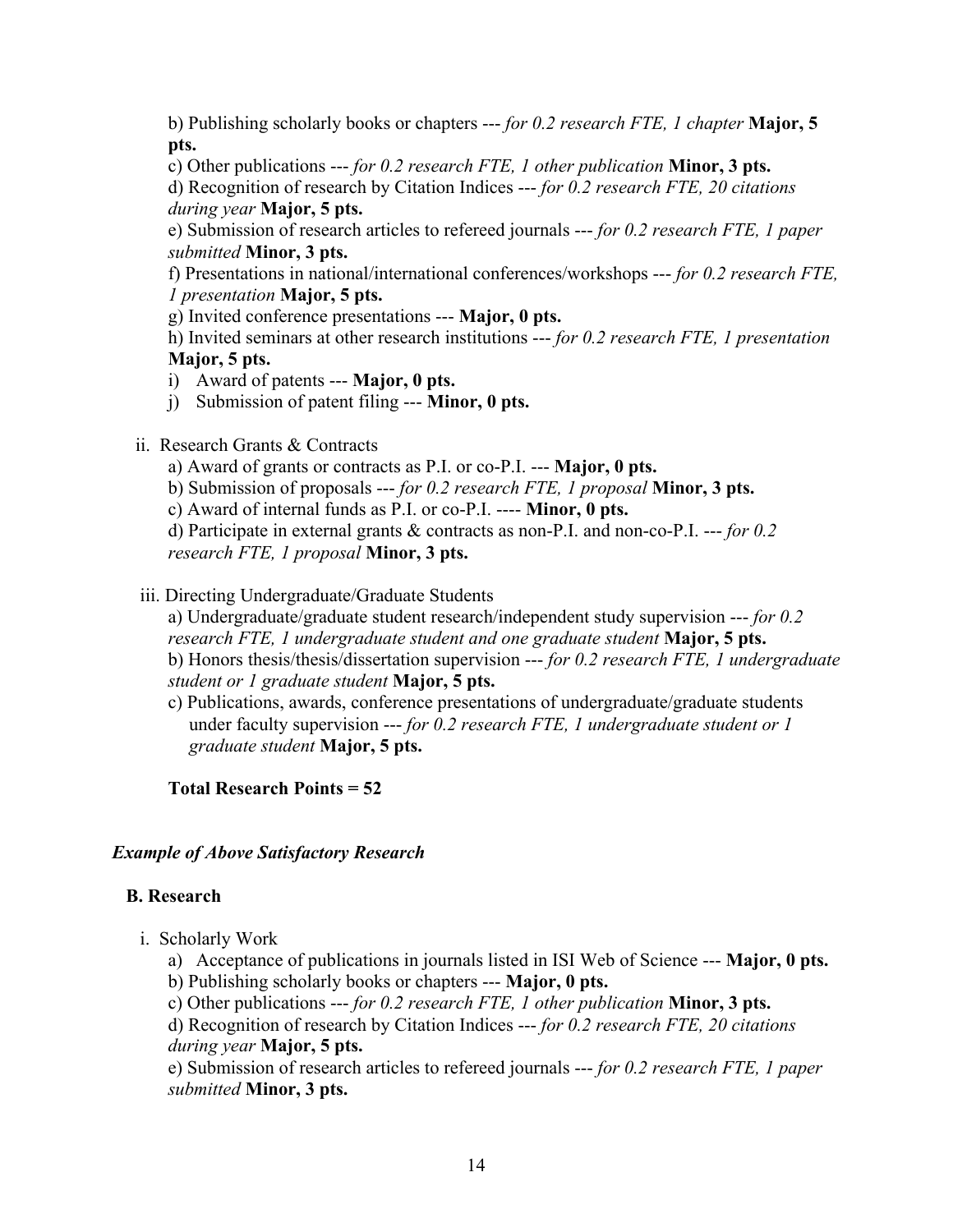f) Presentations in national/international conferences/workshops --- *for 0.2 research FTE, 1 presentation* **Major, 5 pts.**

- g) Invited conference presentations --- **Major, 0 pts.**
- h) Invited seminars at other research institutions --- **Major, 0 pts.**
- i) Award of patents --- **Major, 0 pts.**
- j) Submission of patent filing --- **Minor, 0 pts.**
- ii. Research Grants & Contracts
	- a) Award of grants or contracts as P.I. or co-P.I. --- **Major, 0 pts.**
	- b) Submission of proposals --- *for 0.2 research FTE, 1 proposal* **Minor, 3 pts.**

c) Award of internal funds as P.I. or co-P.I. ---- **Minor, 0 pts.**

d) Participate in external grants & contracts as non-P.I. and non-co-P.I. --- *for 0.2 research FTE, 1 proposal* **Minor, 3 pts.**

iii. Directing Undergraduate/Graduate Students

a) Undergraduate/graduate student research/independent study supervision --- *for 0.2 research FTE, 3 or more undergraduate students* **Major, 5 pts.**

- b) Honors thesis/thesis/dissertation supervision --- *for 0.2 research FTE, 1 undergraduate student* **Major, 5 pts.**
- c) Publications, awards, conference presentations of undergraduate/graduate students under faculty supervision --- *for 0.2 research FTE, 1 undergraduate student* **Major, 5 pts.**

**Total Research Points = 37**

# *Example of Satisfactory Research*

### **B. Research**

- i. Scholarly Work
	- a) Acceptance of publications in journals listed in ISI Web of Science --- **Major, 0 pts.**
	- b) Publishing scholarly books or chapters --- **Major, 0 pts.**
	- c) Other publications --- **Minor, 0 pts.**

d) Recognition of research by Citation Indices --- *for 0.2 research FTE, 20 citations during year* **Major, 5 pts.**

e) Submission of research articles to refereed journals --- *for 0.2 research FTE, 1 paper submitted* **Minor, 3 pts.**

f) Presentations in national/international conferences/workshops ---**Major, 0 pts.**

- g) Invited conference presentations --- **Major, 0 pts.**
- h) Invited seminars at other research institutions --- **Major, 0 pts.**
- i) Award of patents --- **Major, 0 pts.**
- j) Submission of patent filing --- **Minor, 0 pts.**
- ii. Research Grants & Contracts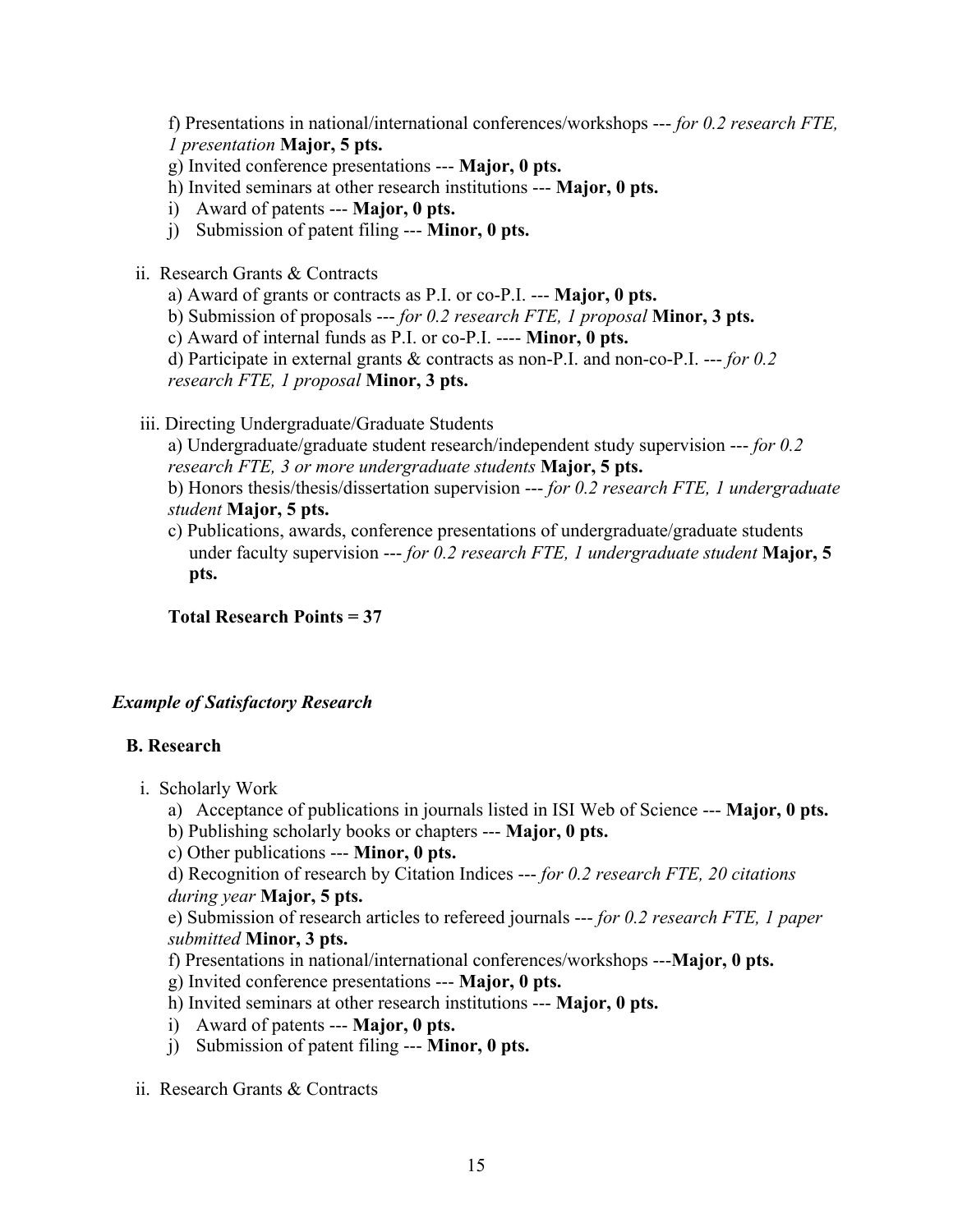a) Award of grants or contracts as P.I. or co-P.I. --- **Major, 0 pts.**

b) Submission of proposals --- *for 0.2 research FTE, 1 proposal* **Minor, 3 pts.**

c) Award of internal funds as P.I. or co-P.I. ---- **Minor, 0 pts.**

d) Participate in external grants & contracts as non-P.I. and non-co-P.I. --- *for 0.2 research FTE, 1 proposal* **Minor, 3 pts.**

iii. Directing Undergraduate/Graduate Students

a) Undergraduate/graduate student research/independent study supervision --- *for 0.2 research FTE, 3 or more undergraduate students* **Major, 5 pts.** b) Honors thesis/thesis/dissertation supervision --- *for 0.2 research FTE, 1 undergraduate student* **Major, 5 pts.**

c) Publications, awards, conference presentations of undergraduate/graduate students under faculty supervision ---**Major, 0 pts.**

**Total Research Points = 24**

# *Example of Conditional Research*

# **B. Research**

- i. Scholarly Work
	- a) Acceptance of publications in journals listed in ISI Web of Science --- **Major, 0 pts.**
	- b) Publishing scholarly books or chapters --- **Major, 0 pts.**
	- c) Other publications --- **Minor, 0 pts.**

d) Recognition of research by Citation Indices --- *for 0.2 research FTE, 20 citations during year* **Major, 5 pts.**

- e) Submission of research articles to refereed journals --- **Minor, 0 pts.**
- f) Presentations in national/international conferences/workshops ---**Major, 0 pts.**
- g) Invited conference presentations --- **Major, 0 pts.**
- h) Invited seminars at other research institutions --- **Major, 0 pts.**
- i) Award of patents --- **Major, 0 pts.**
- j) Submission of patent filing --- **Minor, 0 pts.**
- ii. Research Grants & Contracts
	- a) Award of grants or contracts as P.I. or co-P.I. --- **Major, 0 pts.**
	- b) Submission of proposals --- *for 0.2 research FTE, 1 proposal* **Minor, 3 pts.**
	- c) Award of internal funds as P.I. or co-P.I. ---- **Minor, 0 pts.**
	- d) Participate in external grants & contracts as non-P.I. and non-co-P.I. --- **Minor, 0 pts.**
- iii. Directing Undergraduate/Graduate Students

a) Undergraduate/graduate student research/independent study supervision --- *for 0.2 research FTE, 3 or more undergraduate students* **Major, 5 pts.** b) Honors thesis/thesis/dissertation supervision --- *for 0.2 research FTE, 1 undergraduate student* **Major, 5 pts.**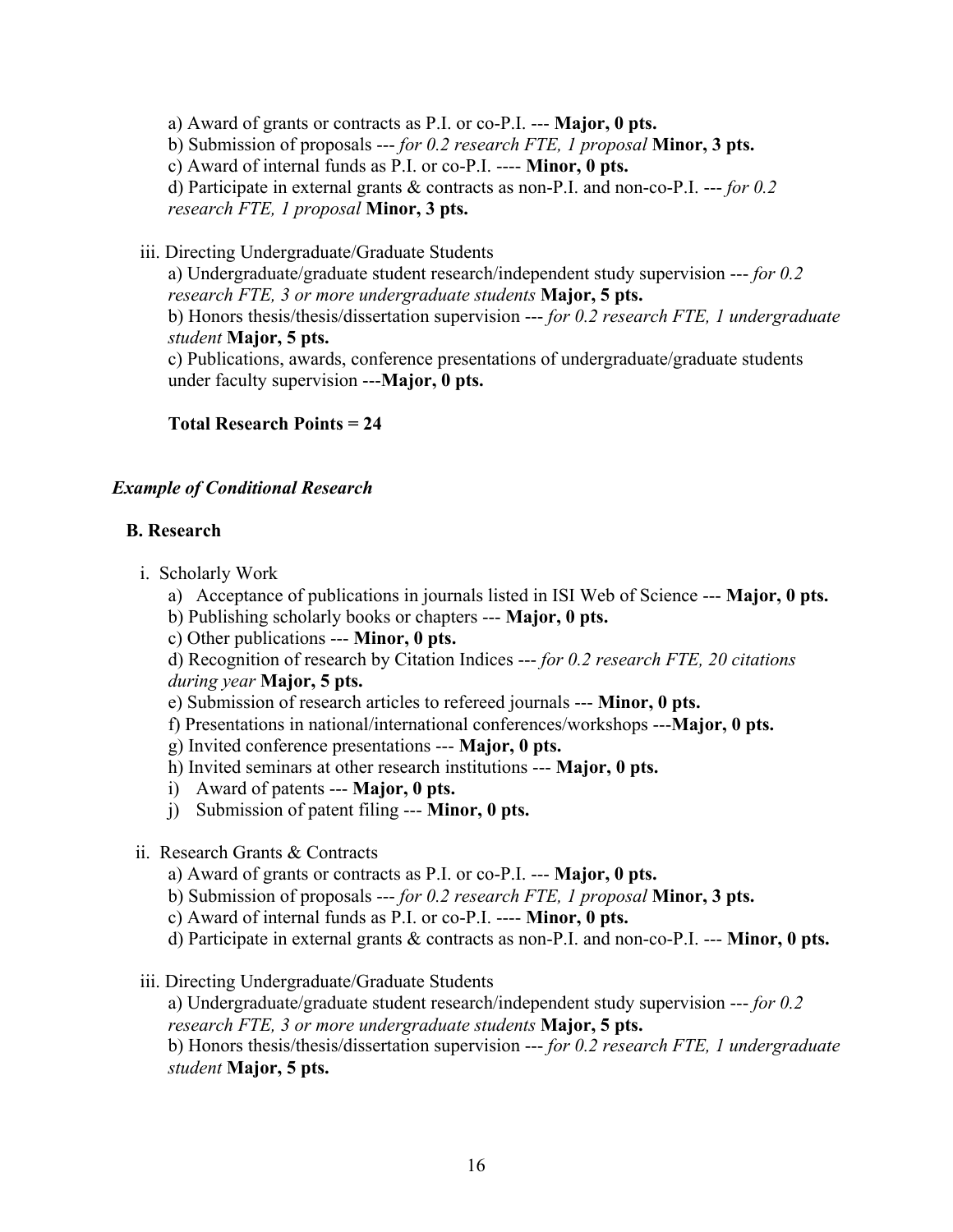c) Publications, awards, conference presentations of undergraduate/graduate students under faculty supervision ---**Major, 0 pts.**

# **Total Research Points = 18**

# *Example of Unsatisfactory Research*

# **B. Research**

- i. Scholarly Work
	- a) Acceptance of publications in journals listed in ISI Web of Science --- **Major, 0 pts.**
	- b) Publishing scholarly books or chapters --- **Major, 0 pts.**
	- c) Other publications --- **Minor, 0 pts.**

d) Recognition of research by Citation Indices --- *for 0.2 research FTE, 20 citations during year* **Major, 5 pts.**

- e) Submission of research articles to refereed journals --- **Minor, 0 pts.**
- f) Presentations in national/international conferences/workshops ---**Major, 0 pts.**
- g) Invited conference presentations --- **Major, 0 pts.**
- h) Invited seminars at other research institutions --- **Major, 0 pts.**
- i) Award of patents --- **Major, 0 pts.**
- j) Submission of patent filing --- **Minor, 0 pts.**
- ii. Research Grants & Contracts
	- a) Award of grants or contracts as P.I. or co-P.I. --- **Major, 0 pts.**
	- b) Submission of proposals --- **Minor, 0 pts.**
	- c) Award of internal funds as P.I. or co-P.I. ---- **Minor, 0 pts.**
	- d) Participate in external grants & contracts as non-P.I. and non-co-P.I. --- **Minor, 0 pts.**
- iii. Directing Undergraduate/Graduate Students

a) Undergraduate/graduate student research/independent study supervision --- *for 0.2 research FTE, 1 undergraduate student* **Major, 2 pts.**

b) Honors thesis/thesis/dissertation supervision --- **Major, 0 pts.**

c) Publications, awards, conference presentations of undergraduate/graduate students under faculty supervision ---**Major, 0 pts.**

# **Total Research Points = 7**

 $\mathcal{L}_\mathcal{L} = \{ \mathcal{L}_\mathcal{L} = \{ \mathcal{L}_\mathcal{L} = \{ \mathcal{L}_\mathcal{L} = \{ \mathcal{L}_\mathcal{L} = \{ \mathcal{L}_\mathcal{L} = \{ \mathcal{L}_\mathcal{L} = \{ \mathcal{L}_\mathcal{L} = \{ \mathcal{L}_\mathcal{L} = \{ \mathcal{L}_\mathcal{L} = \{ \mathcal{L}_\mathcal{L} = \{ \mathcal{L}_\mathcal{L} = \{ \mathcal{L}_\mathcal{L} = \{ \mathcal{L}_\mathcal{L} = \{ \mathcal{L}_\mathcal{$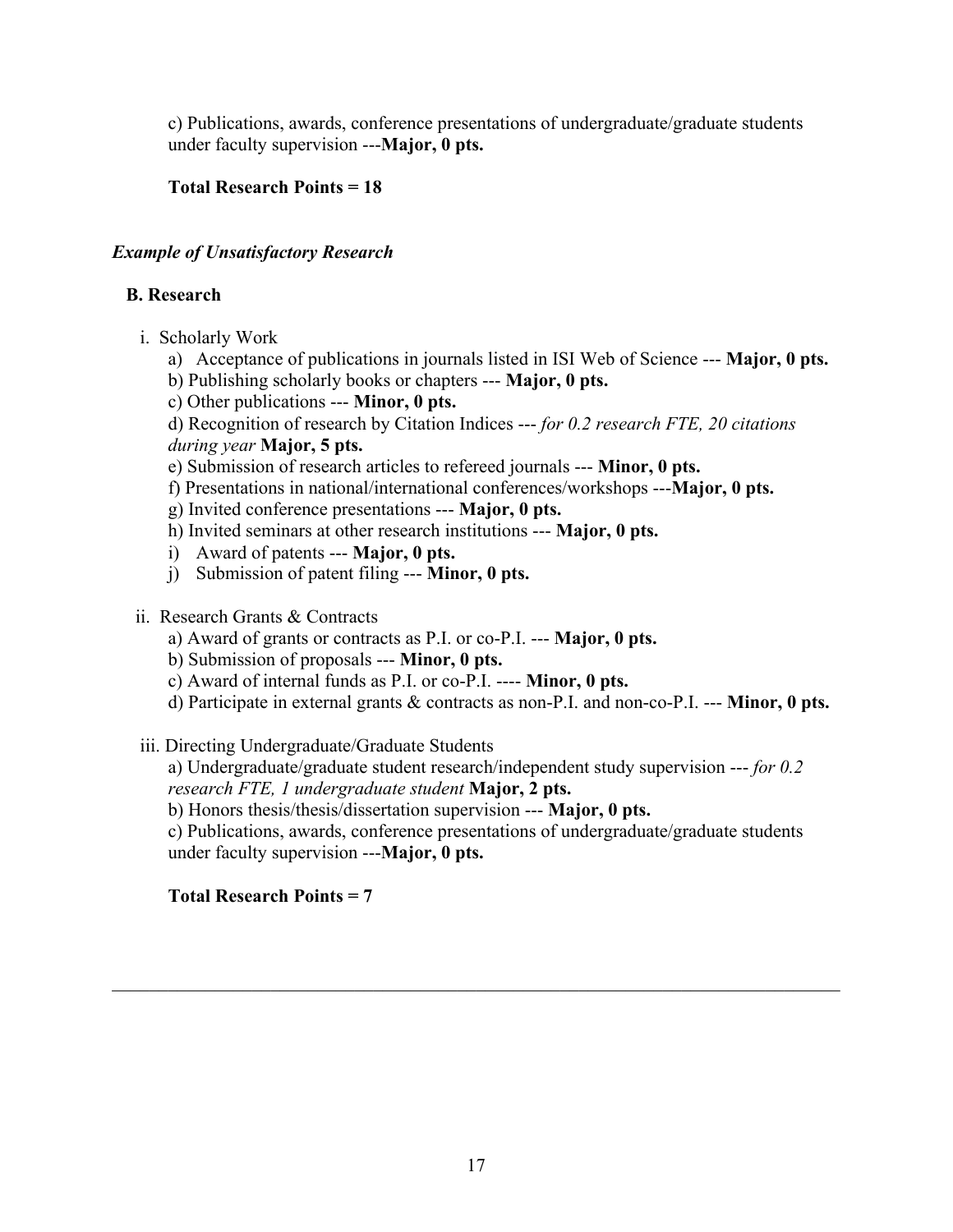## *Example of Outstanding Service*

# **C. Service**

i. Service to the department

a) Leadership and contributions in departmental committees --- *chaired one or more department committee, actively participated in 3 or more department committees or activities Major***, 5 pts.**

b) Oversight of major departmental facilities --- *Major***, 0 pts.**

c) Other non-assigned activities such as:

recruitment and advising --- *advised 10 or more undergraduate or graduate students Major***, 5 pts.**

departmental governance --- *Major***, 0 pts.**

d) Service on Faculty/Staff Search Committees --- *served on one or more faculty/staff search committees Major***, 5 pts.**

#### ii. Service on:

- a) College Committees --- *served on one or more college committee Major***, 5 pts.**
- b) University Committees --- *served on one or more university committee Major***, 5 pts.**

iii. Involvement in interdisciplinary and interdepartmental activities --- *participated in one or more interdisciplinary and interdepartmental activities Major***, 5 pts.**

#### iv. Service to the Profession

a) Editor or reviewer for scholarly publications or conference proceedings --- *served on editorial review board or reviewed six or more papers Major***, 5 pts.**

b) Serving as an officer or committee member for professional organizations --- **Minor, 0 pts.**

c) Serving on review panels/external grant proposal reviewing --- *reviewed 3 or more grant proposals for external agencies* **Minor, 3 pts.**

d) Chairing conference sessions, workshops, and technical sessions --- *chaired a session at a national scientific meeting Major***, 3 pts.**

e) Organizing conferences and symposia at national/international meetings --- *Major***, 0 pts.**

f) Participation in conferences/workshops --- *attended a conference or workshop* **Minor, 3 pts.**

v. Service to elementary and secondary schools --- *participated in 2 or more presentations to K-12 classroom* **Minor, 3 pts.**

vi. Service to the Central Florida community --- **Minor, 0 pts.**

vii. Service to industry --- **Minor, 0 pts.**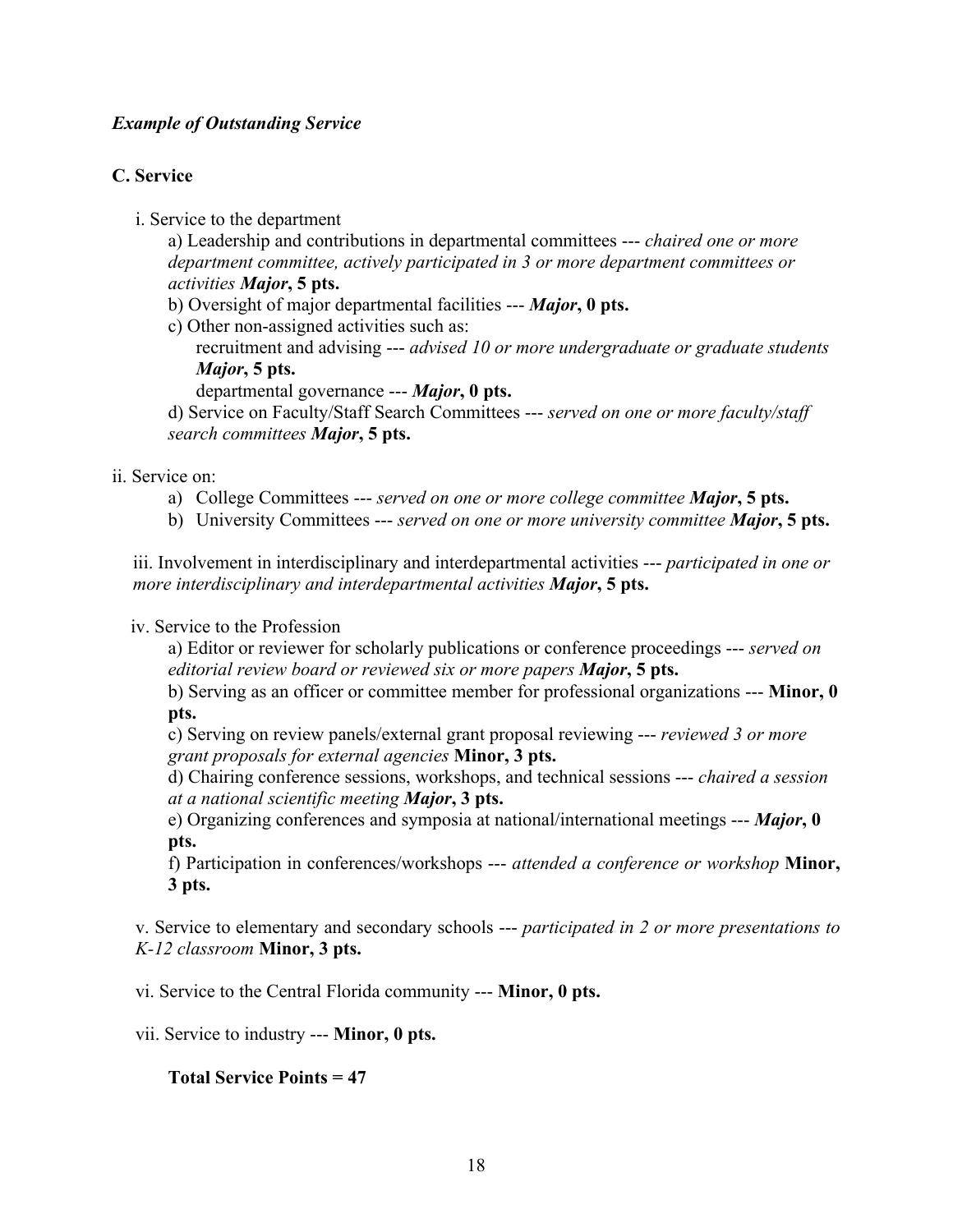## *Example of Above Satisfactory Service*

# **C. Service**

i. Service to the department

a) Leadership and contributions in departmental committees --- *chaired one or more department committee, actively participated in 3 or more department committees or activities Major***, 5 pts.**

- b) Oversight of major departmental facilities --- *Major***, 0 pts.**
- c) Other non-assigned activities such as:
	- recruitment and advising --- *advised 10 or more undergraduate or graduate students Major***, 5 pts.**
		- departmental governance --- *Major***, 0 pts.**

d) Service on Faculty/Staff Search Committees --- *served on one or more faculty/staff search committees Major***, 5 pts.**

## ii. Service on:

- a) College Committees --- *Major***, 0 pts.**
- b) University Committees --- *Major***, 0 pts.**

iii. Involvement in interdisciplinary and interdepartmental activities --- *participated in one or more interdisciplinary and interdepartmental activities Major***, 5 pts.**

### iv. Service to the Profession

a) Editor or reviewer for scholarly publications or conference proceedings --- *served on editorial review board or reviewed six or more papers Major***, 5 pts.**

b) Serving as an officer or committee member for professional organizations --- **Minor, 0 pts.**

c) Serving on review panels/external grant proposal reviewing --- *reviewed 3 or more grant proposals for external agencies* **Minor, 3 pts.**

d) Chairing conference sessions, workshops, and technical sessions --- *chaired a session at a national scientific meeting Major***, 3 pts.**

e) Organizing conferences and symposia at national/international meetings --- *Major***, 0 pts.**

f) Participation in conferences/workshops --- *attended a conference or workshop* **Minor, 3 pts.**

v. Service to elementary and secondary schools --- *participated in 2 or more presentations to K-12 classroom* **Minor, 3 pts.**

vi. Service to the Central Florida community --- **Minor, 0 pts.**

vii. Service to industry --- **Minor, 0 pts.**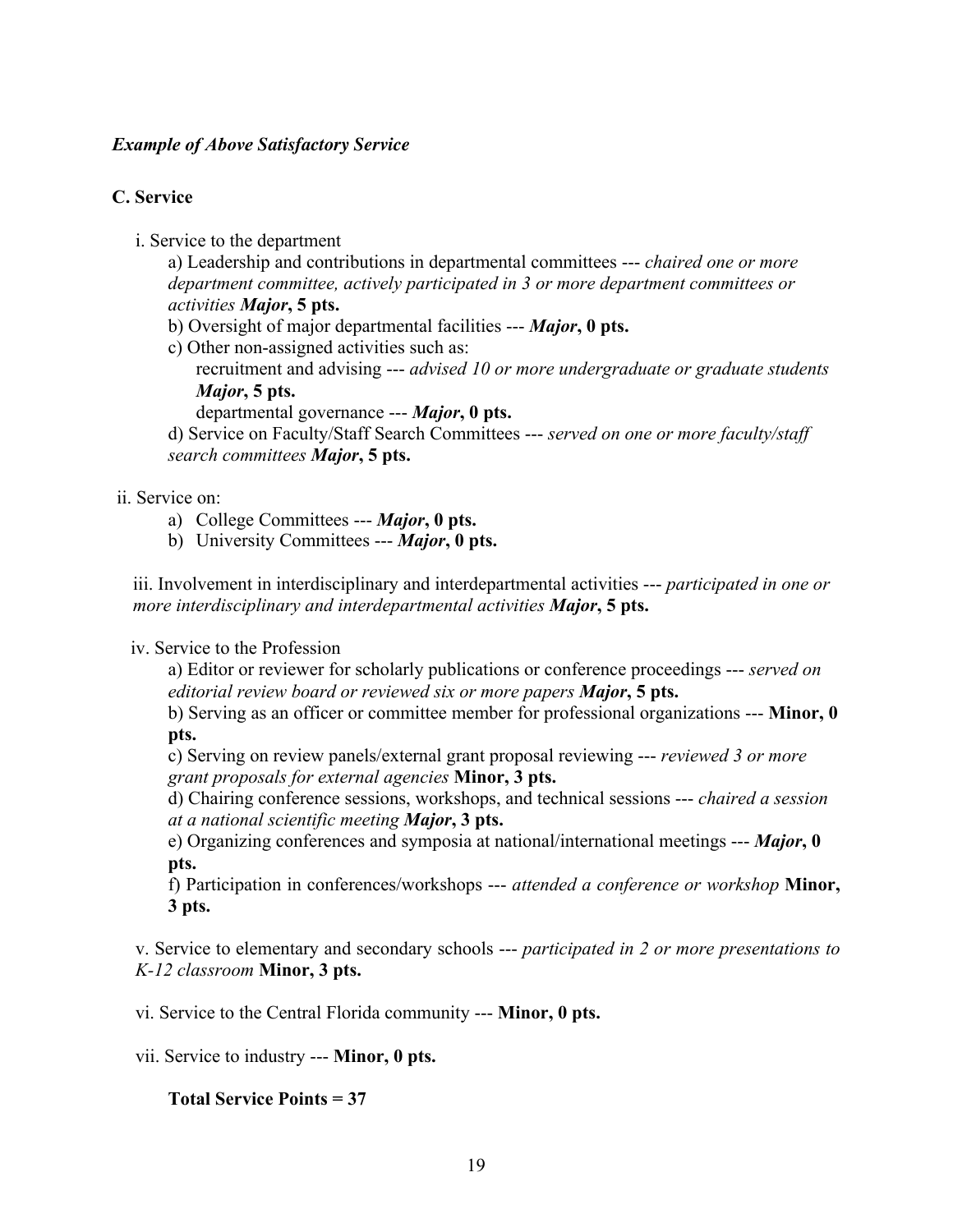# *Example of Satisfactory Service*

## **C. Service**

i. Service to the department

a) Leadership and contributions in departmental committees --- *chaired one or more department committee, actively participated in 3 or more department committees or activities Major***, 5 pts.**

- b) Oversight of major departmental facilities --- *Major***, 0 pts.**
- c) Other non-assigned activities such as:
	- recruitment and advising --- *Major***, 0 pts.**
	- departmental governance --- *Major***, 0 pts.**

d) Service on Faculty/Staff Search Committees --- *served on one or more faculty/staff search committees Major***, 5 pts.**

### ii. Service on:

- a) College Committees --- *Major***, 0 pts.**
- b) University Committees --- *Major***, 0 pts.**

iii. Involvement in interdisciplinary and interdepartmental activities --- *participated in one or more interdisciplinary and interdepartmental activities Major***, 5 pts.**

### iv. Service to the Profession

a) Editor or reviewer for scholarly publications or conference proceedings --- *served on editorial review board or reviewed six or more papers Major***, 5 pts.**

b) Serving as an officer or committee member for professional organizations --- **Minor, 0 pts.**

c) Serving on review panels/external grant proposal reviewing --- *reviewed 3 or more grant proposals for external agencies* **Minor, 3 pts.**

d) Chairing conference sessions, workshops, and technical sessions --- *chaired a session at a national scientific meeting Major***, 3 pts.**

e) Organizing conferences and symposia at national/international meetings --- *Major***, 0 pts.**

f) Participation in conferences/workshops --- *attended a conference or workshop* **Minor, 3 pts.**

v. Service to elementary and secondary schools --- **Minor, 0 pts.**

vi. Service to the Central Florida community --- **Minor, 0 pts.**

vii. Service to industry --- **Minor, 0 pts.**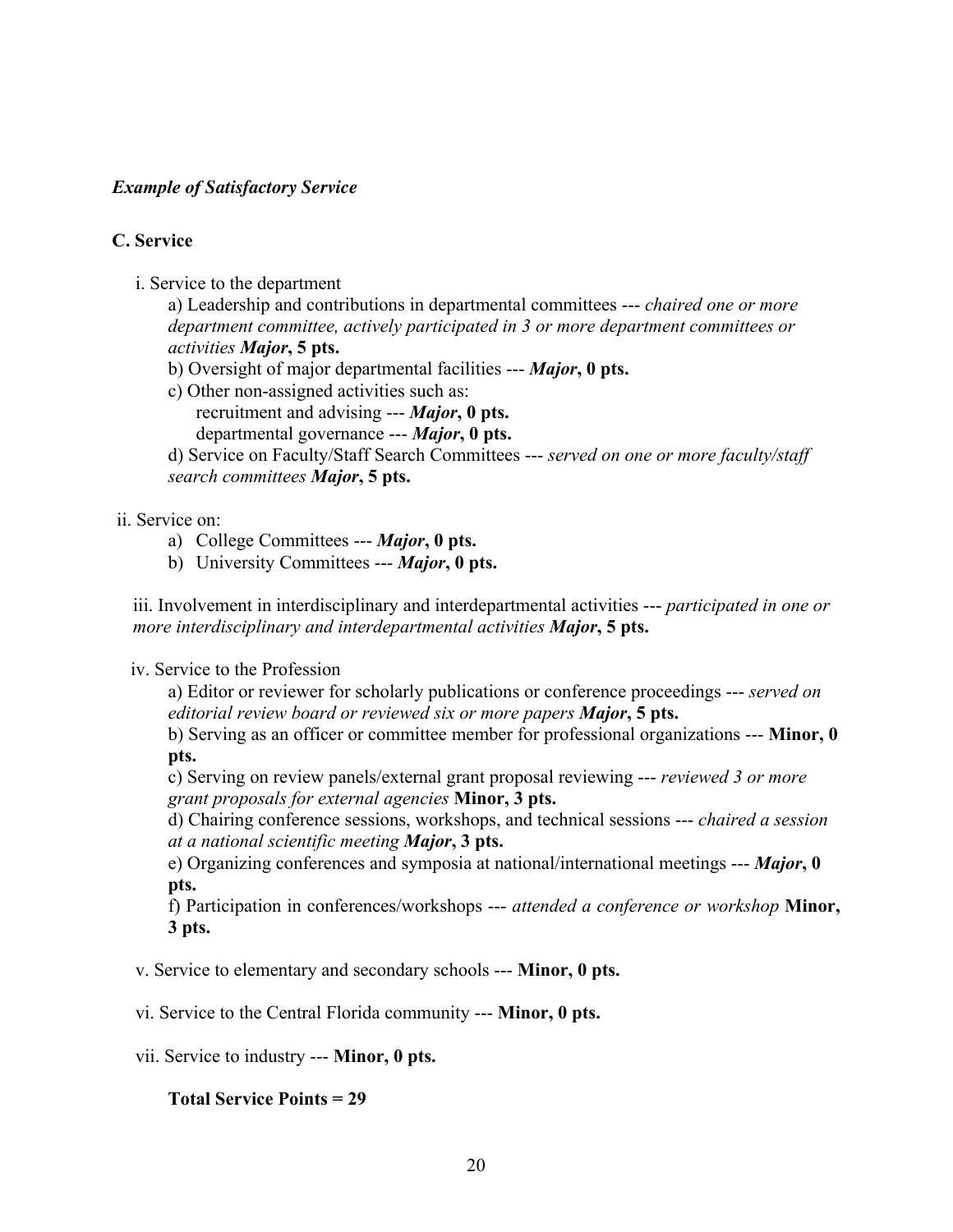## *Example of Conditional Service*

# **C. Service**

i. Service to the department

a) Leadership and contributions in departmental committees --- *chaired one or more department committee, actively participated in 3 or more department committees or activities Major***, 5 pts.**

- b) Oversight of major departmental facilities --- *Major***, 0 pts.**
- c) Other non-assigned activities such as:
	- recruitment and advising --- *Major***, 0 pts.**
	- departmental governance --- *Major***, 0 pts.**
- d) Service on Faculty/Staff Search Committees --- *served on one or more faculty/staff search committees Major***, 5 pts.**

#### ii. Service on:

- a) College Committees --- *Major***, 0 pts.**
- b) University Committees --- *Major***, 0 pts.**

iii. Involvement in interdisciplinary and interdepartmental activities --- *Major***, 0 pts.**

#### iv. Service to the Profession

a) Editor or reviewer for scholarly publications or conference proceedings --- *reviewed one manuscript Major***, 1 pt.**

b) Serving as an officer or committee member for professional organizations --- **Minor, 0 pts.**

c) Serving on review panels/external grant proposal reviewing --- *reviewed 1 grant proposal for external agency* **Minor, 1 pt.**

d) Chairing conference sessions, workshops, and technical sessions --- *Major***, 0 pts.** e) Organizing conferences and symposia at national/international meetings --- *Major***, 0 pts.**

f) Participation in conferences/workshops --- *attended a conference or workshop* **Minor, 3 pts.**

v. Service to elementary and secondary schools --- **Minor, 0 pts.**

vi. Service to the Central Florida community --- **Minor, 0 pts.**

vii. Service to industry --- **Minor, 0 pts.**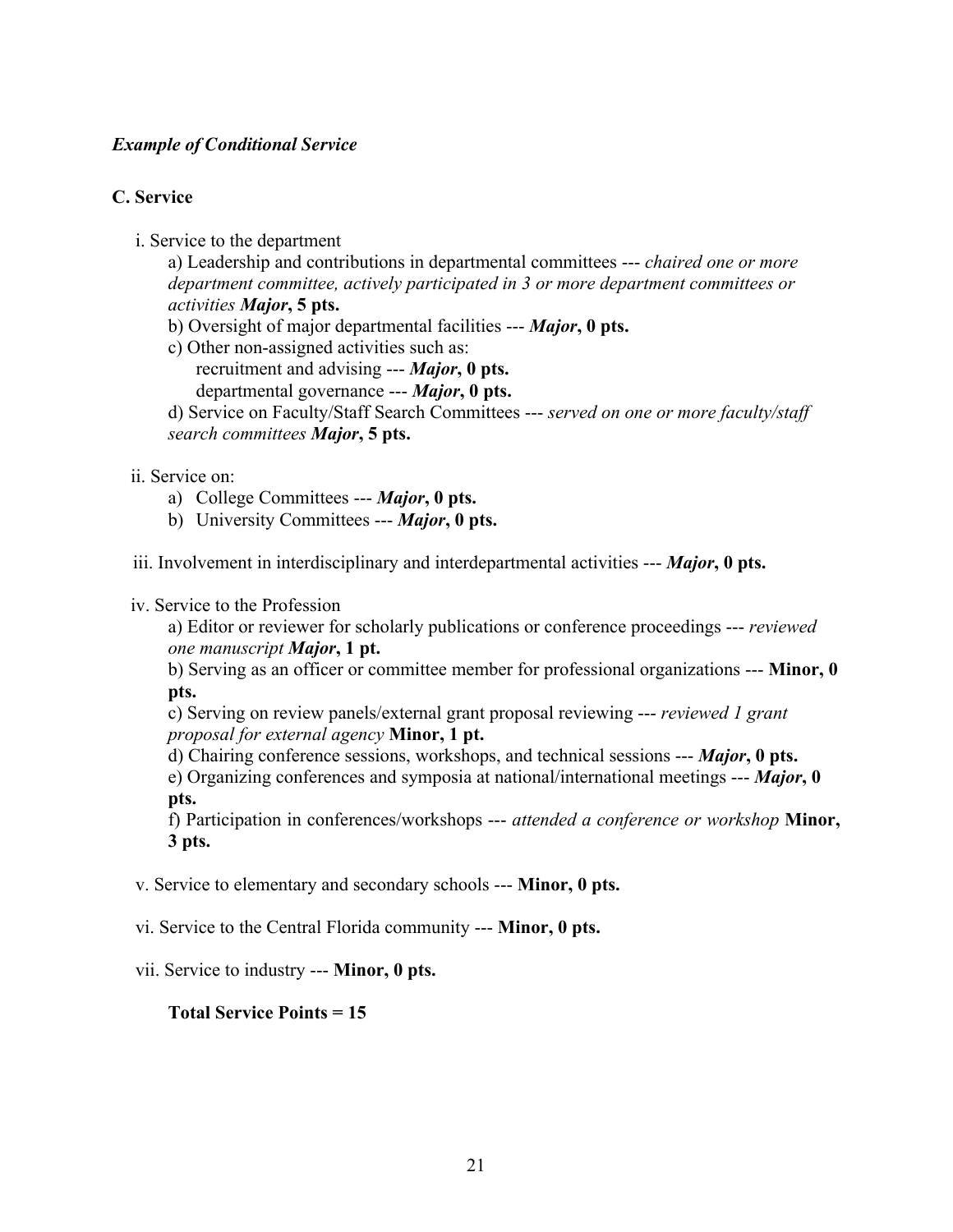# *Example of Unsatisfactory Service*

# **C. Service**

- i. Service to the department
	- a) Leadership and contributions in departmental committees --- *Major***, 0 pts.**
	- b) Oversight of major departmental facilities --- *Major***, 0 pts.**
	- c) Other non-assigned activities such as: recruitment and advising --- *Major***, 0 pts.** departmental governance --- *Major***, 0 pts.**
	- d) Service on Faculty/Staff Search Committees --- *Major***, 0 pts.**

## ii. Service on:

- a) College Committees --- *Major***, 0 pts.**
- b) University Committees --- *Major***, 0 pts.**

iii. Involvement in interdisciplinary and interdepartmental activities --- *Major***, 0 pts.**

### iv. Service to the Profession

a) Editor or reviewer for scholarly publications or conference proceedings --- *served on editorial review board or reviewed six or more papers Major***, 5 pts.**

b) Serving as an officer or committee member for professional organizations --- **Minor, 0 pts.**

c) Serving on review panels/external grant proposal reviewing --- *reviewed 3 or more grant proposals for external agencies* **Minor, 3 pts.**

d) Chairing conference sessions, workshops, and technical sessions --- *Major***, 0 pts.** e) Organizing conferences and symposia at national/international meetings --- *Major***, 0 pts.**

f) Participation in conferences/workshops --- **Minor, 0 pts.**

v. Service to elementary and secondary schools --- **Minor, 0 pts.**

vi. Service to the Central Florida community --- **Minor, 0 pts.**

vii. Service to industry --- **Minor, 0 pts.**

# **Total Service Points = 8**

 $\mathcal{L}_\mathcal{L} = \{ \mathcal{L}_\mathcal{L} = \{ \mathcal{L}_\mathcal{L} = \{ \mathcal{L}_\mathcal{L} = \{ \mathcal{L}_\mathcal{L} = \{ \mathcal{L}_\mathcal{L} = \{ \mathcal{L}_\mathcal{L} = \{ \mathcal{L}_\mathcal{L} = \{ \mathcal{L}_\mathcal{L} = \{ \mathcal{L}_\mathcal{L} = \{ \mathcal{L}_\mathcal{L} = \{ \mathcal{L}_\mathcal{L} = \{ \mathcal{L}_\mathcal{L} = \{ \mathcal{L}_\mathcal{L} = \{ \mathcal{L}_\mathcal{$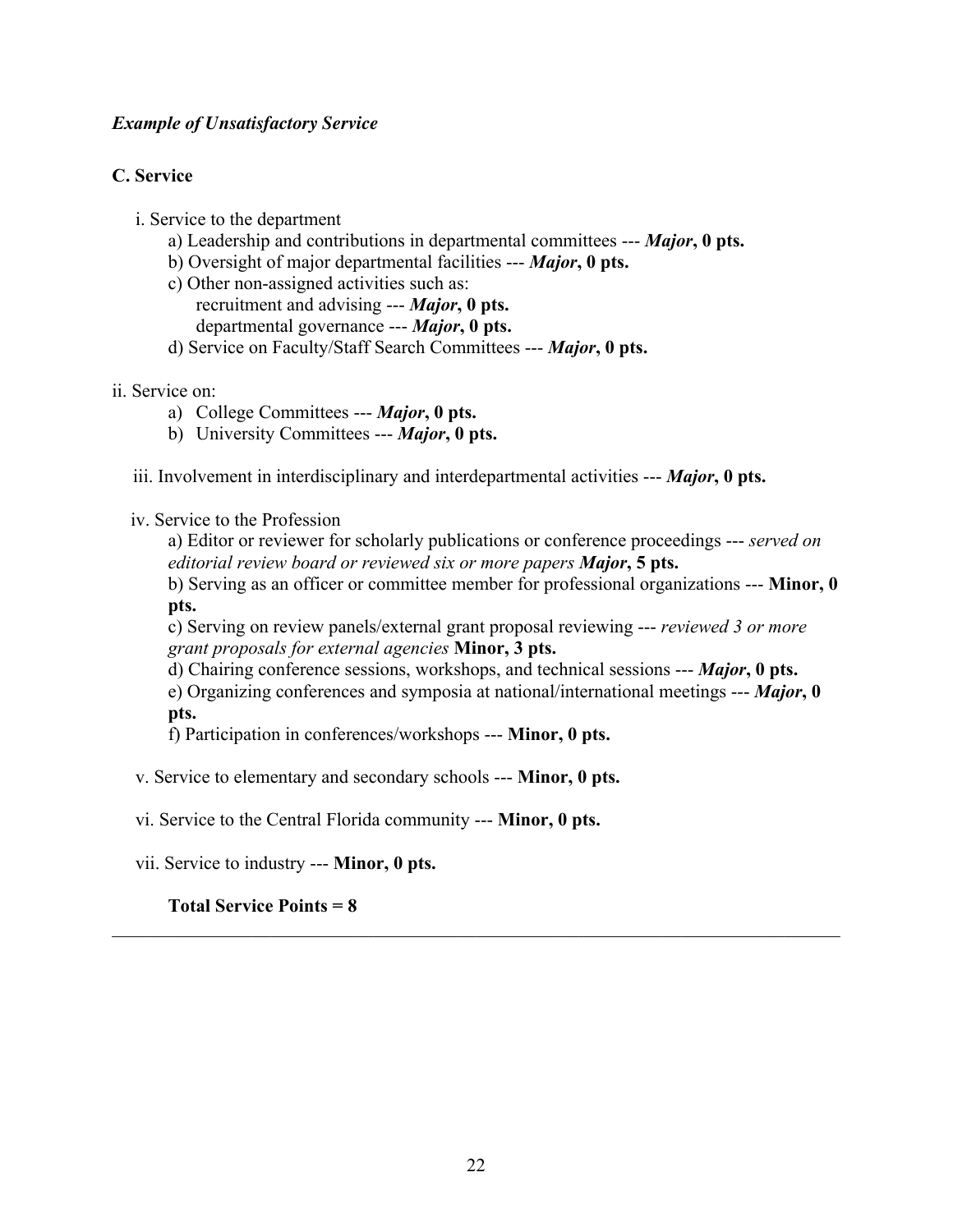# **II. Predominant Research FTE Example:** 0.3 FTE Teaching, 0.65 FTE Research, 0.05 FTE **Service**

What follows is a representative example of each of the following ratings:

Outstanding Teaching Above Satisfactory Teaching Satisfactory Teaching Conditional Teaching Unsatisfactory Teaching Outstanding Research Above Satisfactory Research Satisfactory Research Conditional Research Unsatisfactory Research Outstanding Service Above Satisfactory Service Satisfactory Service Conditional Service Unsatisfactory Service

# *Example of Outstanding Teaching*

# **A. Teaching**

- i. Classroom Instruction --
	- a) Syllabi and course material (examinations, assignments and other material submitted to the Chair) --- *complete syllabus, assignments and exams showing appropriate content and rigor* **Major, 5 pts.**
	- b) Student evaluations along with grade distributions --- **Major, 5 pts.** (0 or 5)

### ii. Directing Graduate Students and Postdoctoral Associates

- a) Advisor of Ph.D. and/or M.S. students --- *2 or more graduate students* **Major, 5 pts.**
- b) Publications, awards, conference presentations of graduate students under faculty supervision --- *two or more publications, awards or presentations* **Major, 5 pts.**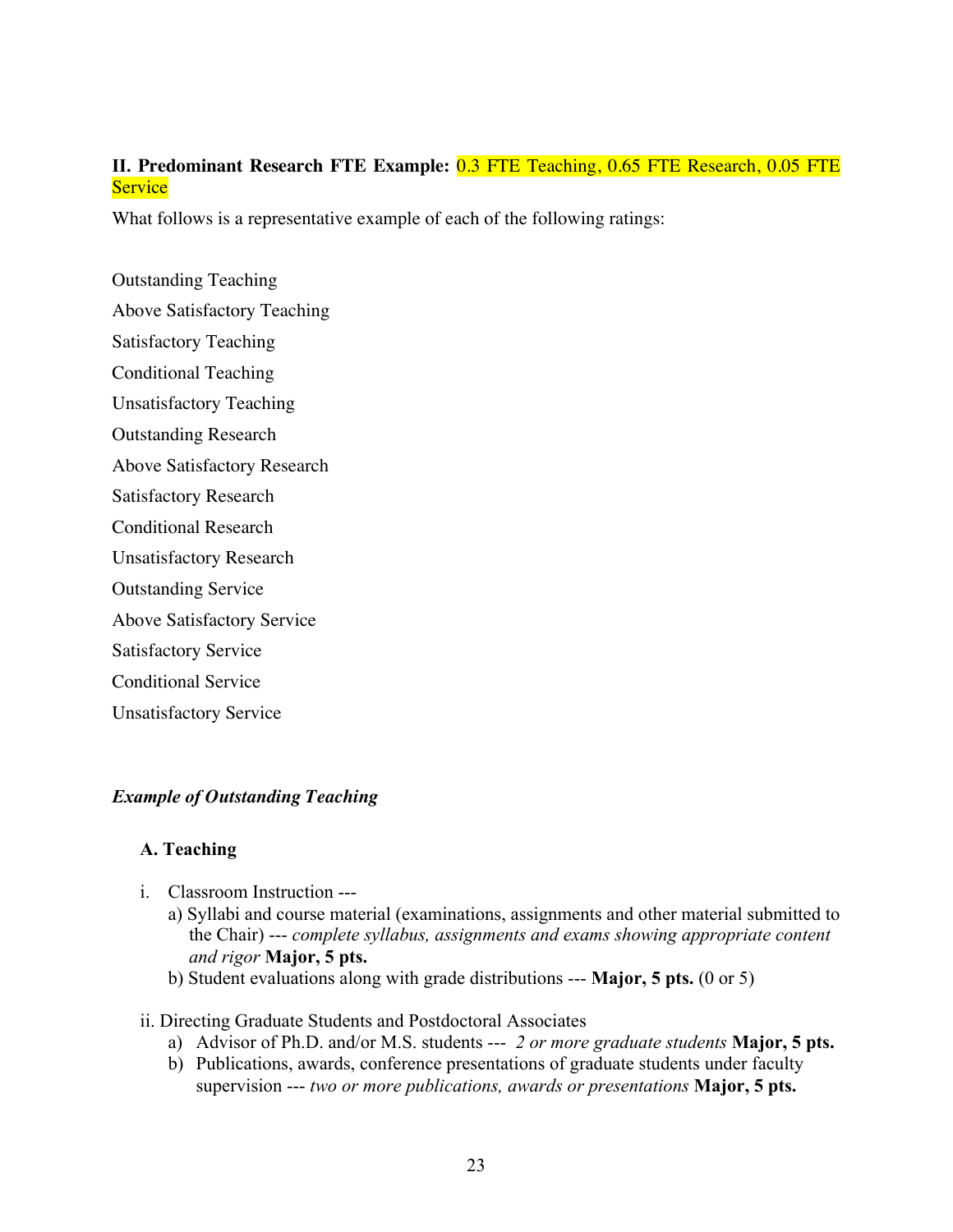c) Graduate student independent study and postdoctoral associate supervision --- **Minor, 0 pts.**

- iii. Directing Undergraduate Students
	- a) Undergraduate student research/Honors thesis, independent study supervision, including publications, awards, conference presentations of undergraduate students under faculty supervision --- *1 undergraduate student publication and presentation* **Major, 5 pts.**
- iv. Curriculum & Course Development
	- a) Major course revisions including laboratory --- **Minor, 0 pts.**
	- b) Introduction of innovative new courses, publication of pedagogic articles, textbooks, and laboratory manuals, developing web-based courses and material --- *developed a new course, published a pedagogical article, textbook, or lab manual, or developed substantial materials for a web-based or web-assisted course* **Major, 5 pts.**
- v. Grants & Contracts Supporting Teaching
	- a) Successful proposals --- **Major, 0 pts.**
	- b) Proposal submissions --- *1 teaching/instructional proposal submission* **Minor, 3 pts.**
- vi. Supplemental Instruction

a) Teaching outside a structured course, guest lectures on other courses --- **Minor, 0 pts.** b) Serving on thesis/dissertation committees --- *serving on 3 or more thesis/dissertation committees* **Minor, 3 pts.**

- vii. Student Advising and Coordination and Other
	- a) Student advising --- **Minor, 0 pt.**
	- b) Coordination of multi-section classes and laboratories --- **Major, 0 pts.**
	- c) Coordination of department tracks and programs --- **Major, 0 pts.**
- vii. Seminar (Undergraduate and Graduate) Advising and Evaluation, and Undergraduate Research Report Supervision

a) Technical advisor, attending and evaluating student seminars --- *technical advisor of at least 2 student seminars or attended and evaluated at least 6 student seminars* **Major, 5 pts.**

b) Undergraduate research report supervision --- *supervised at least two undergraduate research reports Major***, 5 pts.**

# **Total Teaching Points = 46**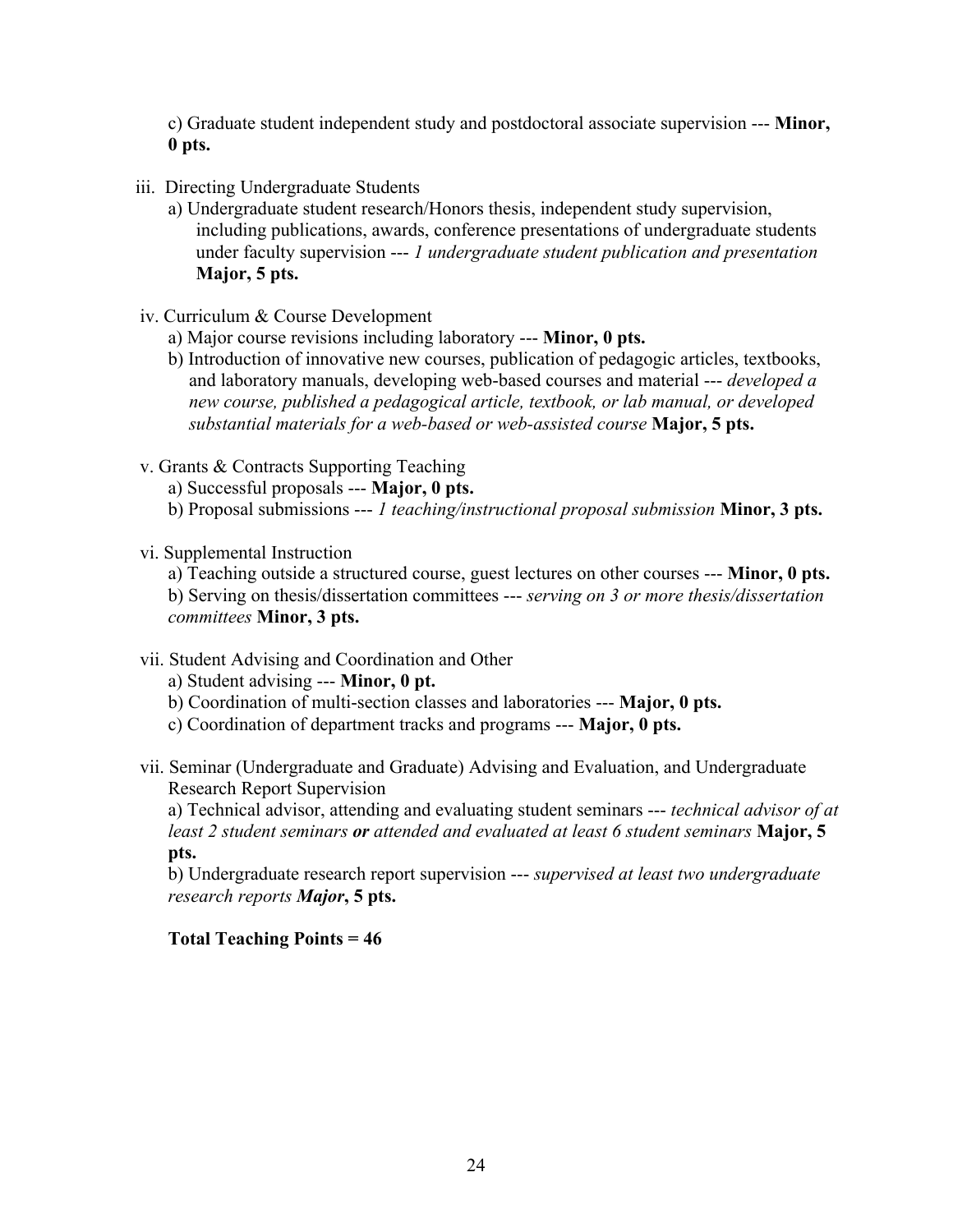## *Example of Above Satisfactory Teaching*

# **A. Teaching**

- i. Classroom Instruction --
	- a) Syllabi and course material (examinations, assignments and other material submitted to the Chair) --- *complete syllabus, assignments and exams showing appropriate content and rigor* **Major, 5 pts.**
	- b) Student evaluations along with grade distributions --- **Major, 5 pts.** (0 or 5)
- ii. Directing Graduate Students and Postdoctoral Associates
	- a) Advisor of Ph.D. and/or M.S. students --- *2 or more graduate students* **Major, 5 pts.**
	- b) Publications, awards, conference presentations of graduate students under faculty supervision --- *two or more publications, awards or presentations* **Major, 5 pts.**
	- c) Graduate student independent study and postdoctoral associate supervision --- **Minor, 0 pts.**
- iii. Directing Undergraduate Students
	- a) Undergraduate student research/Honors thesis, independent study supervision, including publications, awards, conference presentations of undergraduate students under faculty supervision --- *1 undergraduate student publication and presentation* **Major, 5 pts.**
- iv. Curriculum & Course Development
	- a) Major course revisions including laboratory --- **Minor, 0 pts.**
	- b) Introduction of innovative new courses, publication of pedagogic articles, textbooks, and laboratory manuals, developing web-based courses and material --- **Major, 0 pts.**
- v. Grants & Contracts Supporting Teaching
	- a) Successful proposals --- **Major, 0 pts.**
	- b) Proposal submissions --- *1 teaching/instructional proposal submission* **Minor, 3 pts.**
- vi. Supplemental Instruction

a) Teaching outside a structured course, guest lectures on other courses --- **Minor, 0 pts.** b) Serving on thesis/dissertation committees --- *serving on 3 or more thesis/dissertation committees* **Minor, 3 pts.**

vii. Student Advising and Coordination and Other

a) Student advising --- **Minor, 0 pt.**

- b) Coordination of multi-section classes and laboratories --- **Major, 0 pts.**
- c) Coordination of department tracks and programs --- **Major, 0 pts.**
- vii. Seminar (Undergraduate and Graduate) Advising and Evaluation, and Undergraduate Research Report Supervision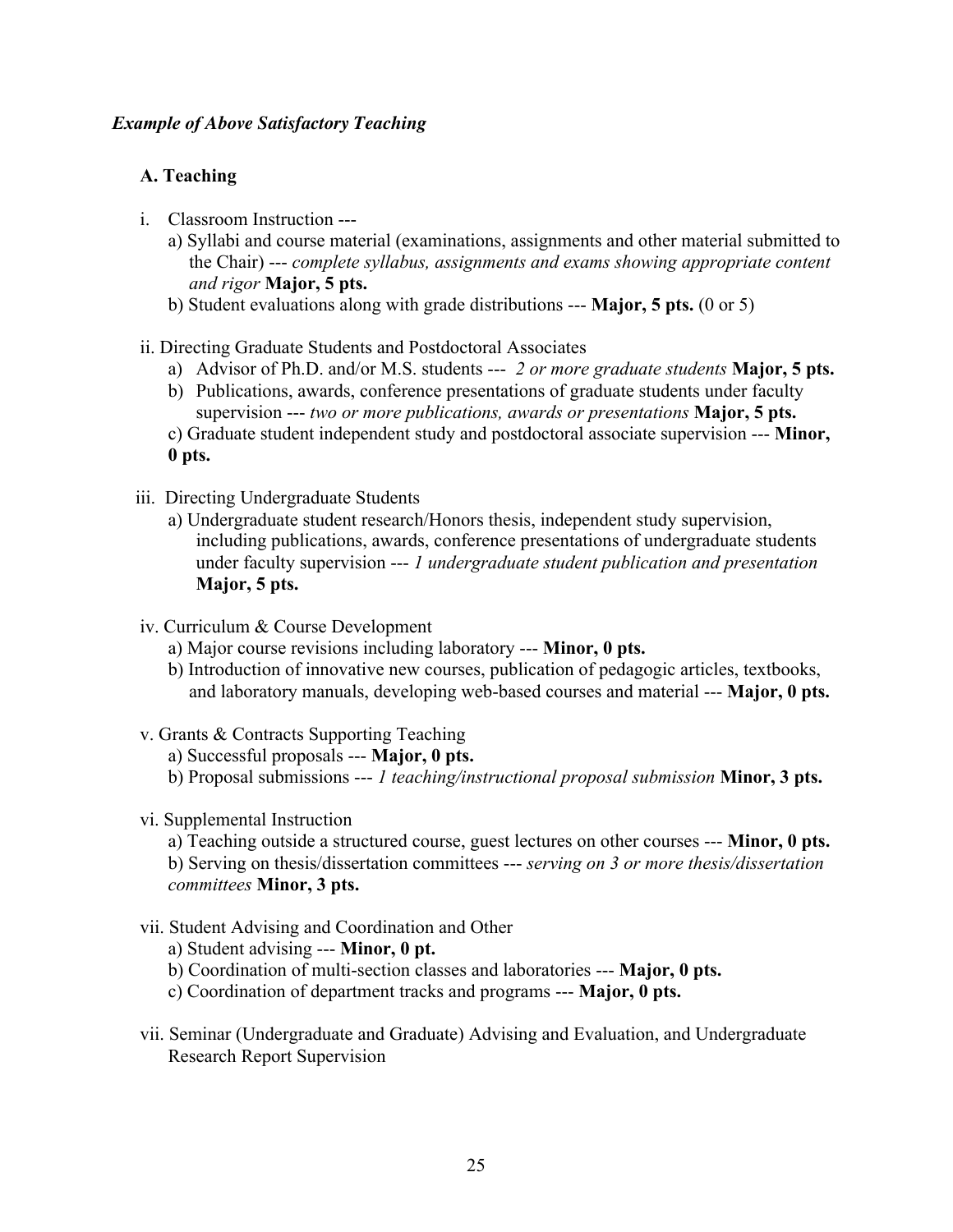a) Technical advisor, attending and evaluating student seminars --- *technical advisor of at least 2 student seminars or attended and evaluated at least 6 student seminars* **Major, 5 pts.**

b) Undergraduate research report supervision --- *supervised one undergraduate research report Major***, 3 pts.**

### **Total Teaching Points = 39**

### *Example of Satisfactory Teaching*

## **A. Teaching**

- i. Classroom Instruction --
	- a) Syllabi and course material (examinations, assignments and other material submitted to the Chair) --- *complete syllabus, assignments and exams showing appropriate content and rigor* **Major, 5 pts.**
	- b) Student evaluations along with grade distributions --- **Major, 5 pts.** (0 or 5)
- ii. Directing Graduate Students and Postdoctoral Associates
	- a) Advisor of Ph.D. and/or M.S. students --- *2 or more graduate students* **Major, 5 pts.**
	- b) Publications, awards, conference presentations of graduate students under faculty supervision --- *two or more publications, awards or presentations* **Major, 5 pts.**
	- c) Graduate student independent study and postdoctoral associate supervision --- **Minor, 0 pts.**
- iii. Directing Undergraduate Students
	- a) Undergraduate student research/Honors thesis, independent study supervision, including publications, awards, conference presentations of undergraduate students under faculty supervision --- **Major, 0 pts.**
- iv. Curriculum & Course Development
	- a) Major course revisions including laboratory --- **Minor, 0 pts.**
	- b) Introduction of innovative new courses, publication of pedagogic articles, textbooks, and laboratory manuals, developing web-based courses and material --- **Major, 0 pts.**
- v. Grants & Contracts Supporting Teaching
	- a) Successful proposals --- **Major, 0 pts.**
	- b) Proposal submissions --- *1 teaching/instructional proposal submission* **Minor, 3 pts.**
- vi. Supplemental Instruction

a) Teaching outside a structured course, guest lectures on other courses --- **Minor, 0 pts.** b) Serving on thesis/dissertation committees --- *serving on 3 or more thesis/dissertation committees* **Minor, 3 pts.**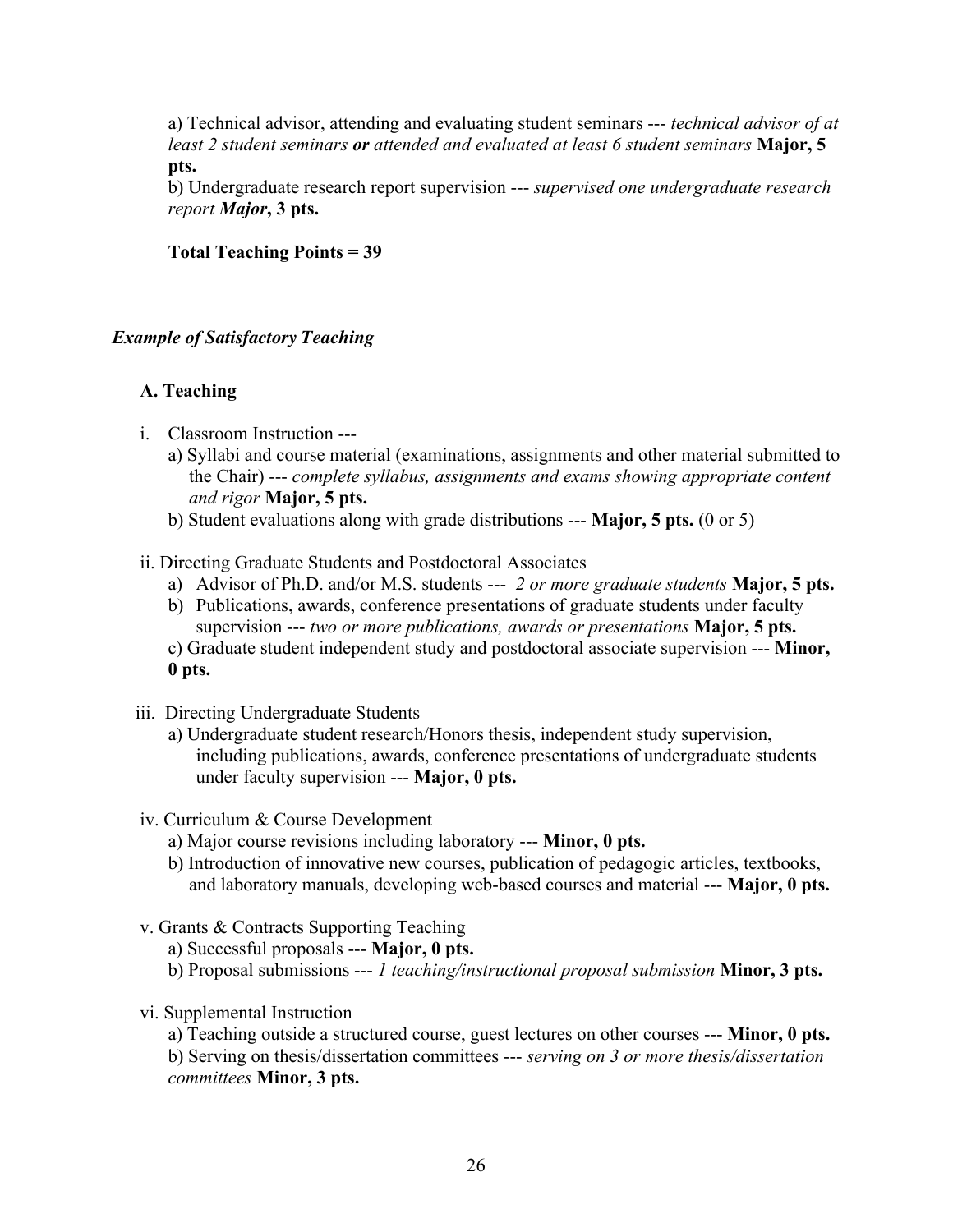- vii. Student Advising and Coordination and Other a) Student advising --- **Minor, 0 pt.** b) Coordination of multi-section classes and laboratories --- **Major, 0 pts.** c) Coordination of department tracks and programs --- **Major, 0 pts.**
- vii. Seminar (Undergraduate and Graduate) Advising and Evaluation, and Undergraduate Research Report Supervision a) Technical advisor, attending and evaluating student seminars --- *attended and evaluated 4 student seminars* **Major, 3 pts.** b) Undergraduate research report supervision --- *Major***, 0 pts.**

**Total Teaching Points = 29**

# *Example of Conditional Teaching*

# **A. Teaching**

- i. Classroom Instruction --
	- a) Syllabi and course material (examinations, assignments and other material submitted to the Chair) --- *complete syllabus but no assignments and exams* **Major, 2 pts.**
	- b) Student evaluations along with grade distributions --- **Major, 5 pts.** (0 or 5)
- ii. Directing Graduate Students and Postdoctoral Associates
	- a) Advisor of Ph.D. and/or M.S. students --- **Major, 0 pts.**
	- b) Publications, awards, conference presentations of graduate students under faculty supervision --- **Major, 0 pts.**
	- c) Graduate student independent study and postdoctoral associate supervision --- **Minor, 0 pts.**
- iii. Directing Undergraduate Students
	- a) Undergraduate student research/Honors thesis, independent study supervision, including publications, awards, conference presentations of undergraduate students under faculty supervision --- **Major, 0 pts.**
- iv. Curriculum & Course Development
	- a) Major course revisions including laboratory --- **Minor, 0 pts.**
	- b) Introduction of innovative new courses, publication of pedagogic articles, textbooks, and laboratory manuals, developing web-based courses and material --- **Major, 0 pts.**
- v. Grants & Contracts Supporting Teaching
	- a) Successful proposals --- **Major, 0 pts.**
	- b) Proposal submissions --- *1 teaching/instructional proposal submission* **Minor, 3 pts.**
- vi. Supplemental Instruction
	- a) Teaching outside a structured course, guest lectures on other courses --- **Minor, 0 pts.**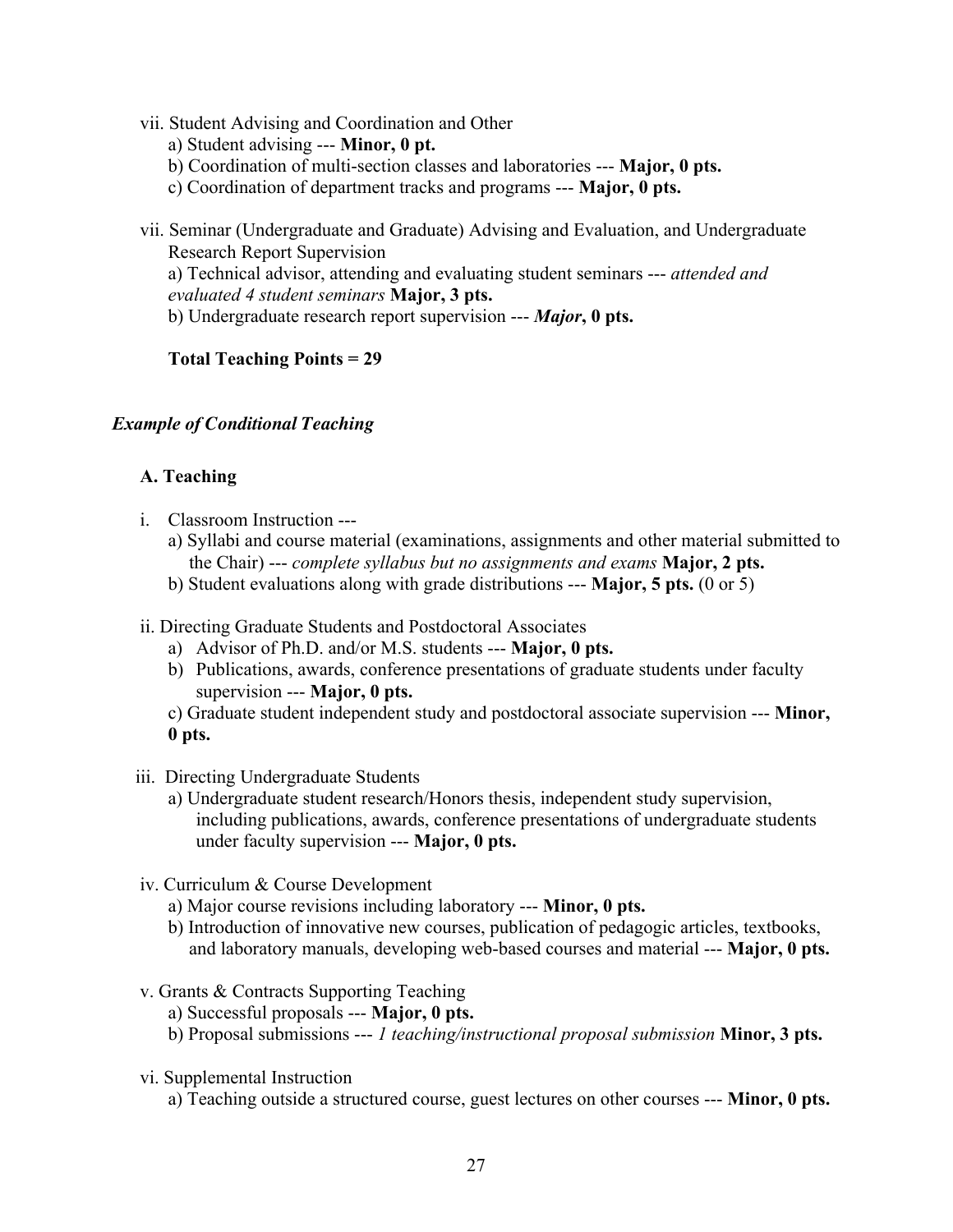b) Serving on thesis/dissertation committees --- *serving on 3 or more thesis/dissertation committees* **Minor, 3 pts.**

- vii. Student Advising and Coordination and Other
	- a) Student advising --- **Minor, 0 pt.**
	- b) Coordination of multi-section classes and laboratories --- **Major, 0 pts.**
	- c) Coordination of department tracks and programs --- **Major, 0 pts.**
- vii. Seminar (Undergraduate and Graduate) Advising and Evaluation, and Undergraduate Research Report Supervision a) Technical advisor, attending and evaluating student seminars --- *attended and evaluated 2 student seminars* **Major, 1 pt.** b) Undergraduate research report supervision --- *Major***, 0 pts.**

# **Total Teaching Points = 14**

# *Example of Unsatisfactory Teaching*

# **A. Teaching**

- i. Classroom Instruction --
	- a) Syllabi and course material (examinations, assignments and other material submitted to the Chair) --- *complete syllabus but no assignments and exams* **Major, 2 pts.**
	- b) Student evaluations along with grade distributions --- **Major, 5 pts.** (0 or 5)
- ii. Directing Graduate Students and Postdoctoral Associates
	- a) Advisor of Ph.D. and/or M.S. students --- **Major, 0 pts.**
	- b) Publications, awards, conference presentations of graduate students under faculty supervision --- **Major, 0 pts.**
	- c) Graduate student independent study and postdoctoral associate supervision --- **Minor, 0 pts.**
- iii. Directing Undergraduate Students
	- a) Undergraduate student research/Honors thesis, independent study supervision, including publications, awards, conference presentations of undergraduate students under faculty supervision --- **Major, 0 pts.**
- iv. Curriculum & Course Development
	- a) Major course revisions including laboratory --- **Minor, 0 pts.**
	- b) Introduction of innovative new courses, publication of pedagogic articles, textbooks, and laboratory manuals, developing web-based courses and material --- **Major, 0 pts.**
- v. Grants & Contracts Supporting Teaching
	- a) Successful proposals --- **Major, 0 pts.**
	- b) Proposal submissions --- **Minor, 0 pts.**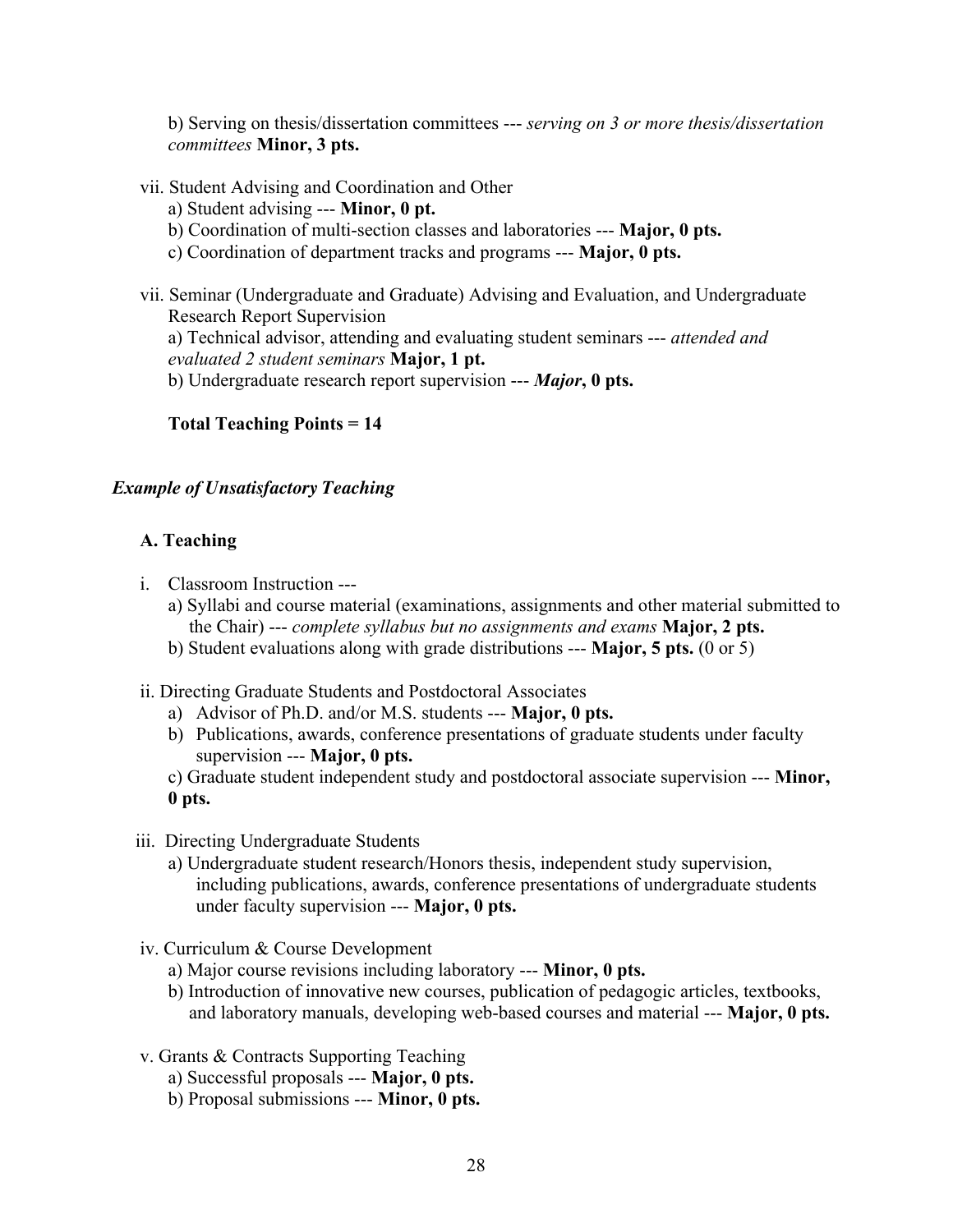## vi. Supplemental Instruction

- a) Teaching outside a structured course, guest lectures on other courses --- **Minor, 0 pts.**
- b) Serving on thesis/dissertation committees --- **Minor, 0 pts.**
- vii. Student Advising and Coordination and Other
	- a) Student advising --- **Minor, 0 pt.**
	- b) Coordination of multi-section classes and laboratories --- **Major, 0 pts.**
	- c) Coordination of department tracks and programs --- **Major, 0 pts.**
- vii. Seminar (Undergraduate and Graduate) Advising and Evaluation, and Undergraduate Research Report Supervision

a) Technical advisor, attending and evaluating student seminars --- *attended and evaluated 2 student seminars* **Major, 1 pt.**

 $\mathcal{L}_\mathcal{L} = \{ \mathcal{L}_\mathcal{L} = \{ \mathcal{L}_\mathcal{L} = \{ \mathcal{L}_\mathcal{L} = \{ \mathcal{L}_\mathcal{L} = \{ \mathcal{L}_\mathcal{L} = \{ \mathcal{L}_\mathcal{L} = \{ \mathcal{L}_\mathcal{L} = \{ \mathcal{L}_\mathcal{L} = \{ \mathcal{L}_\mathcal{L} = \{ \mathcal{L}_\mathcal{L} = \{ \mathcal{L}_\mathcal{L} = \{ \mathcal{L}_\mathcal{L} = \{ \mathcal{L}_\mathcal{L} = \{ \mathcal{L}_\mathcal{$ 

b) Undergraduate research report supervision --- *Major***, 0 pts.**

# **Total Teaching Points = 8**

# *Example of Outstanding Research*

# **B. Research**

- i. Scholarly Work
	- a) Acceptance of publications in journals listed in ISI Web of Science --- *for 0.65 research FTE, 3 or more papers Major***, 5 pts.**
	- b) Publishing scholarly books or chapters --- *for 0.65 research FTE, 1 chapter Major***, 2 pts.**

c) Other publications --- *for 0.65 research FTE, 1 other publication* **Minor, 1 pt.**

d) Recognition of research by Citation Indices --- *for 0.65 research FTE, at least 50 citations during year Major***, 5 pts.**

e) Submission of research articles to refereed journals --- *for 0.65 research FTE, 3 or more papers submitted* **Minor, 3 pts.**

f) Presentations in national/international conferences/workshops --- *for 0.65 research FTE, 3 or more presentations Major***, 5 pts.**

g) Invited conference presentations --- *for 0.65 research FTE, 2 or more invited presentations Major***, 5 pts.**

h) Invited seminars at other research institutions --- *for 0.65 research FTE, 1 presentation Major***, 2 pts.**

- i) Award of patents --- *Major***, 0 pts.**
- j) Submission of patent filing --- *for 0.65 FTE, 1 patent application* **Minor, 1 pt.**
- ii. Research Grants & Contracts

a) Award of grants or contracts as P.I. or co-P.I. --- *for 0.65 research FTE, 1 or more new external contract or grant as PI or major co-PI Major***, 5 pts.**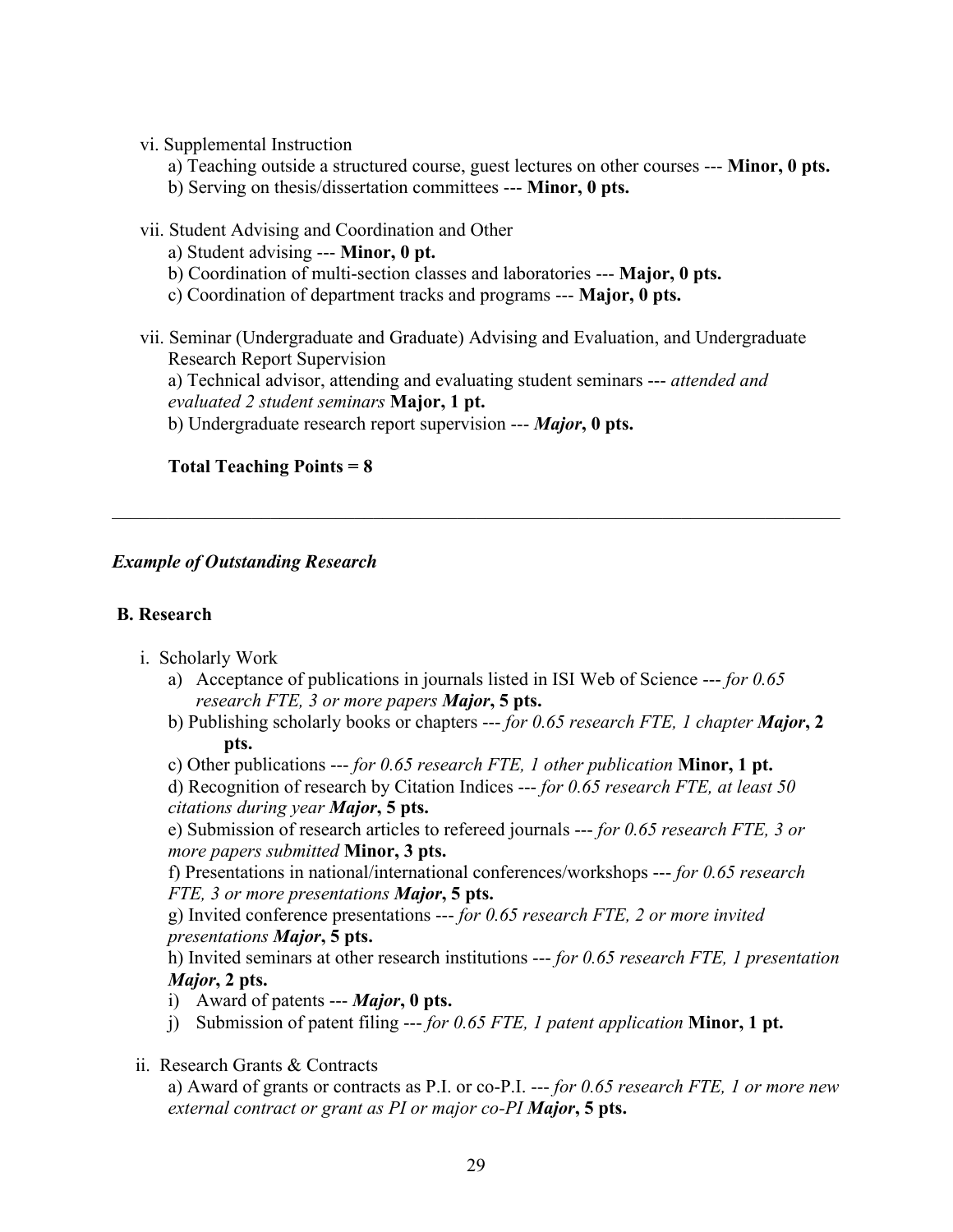b) Submission of proposals --- *for 0.65 research FTE, 3 or more proposal* **Minor, 3 pts.** c) Award of internal funds as P.I. or co-P.I. ---- **Minor, 0 pts.** d) Participate in external grants & contracts as non-P.I. and non-co-P.I. --- *for 0.65 research FTE, 1 proposal* **Minor, 1 pt.**

iii. Directing Undergraduate/Graduate Students

a) Undergraduate/graduate student research/independent study supervision --- *for 0.65 research FTE, 1 or more undergraduate students and 2 or more graduate students Major***, 5 pts.**

b) Honors thesis/thesis/dissertation supervision --- *for 0.65 research FTE, 3 or more students (undergraduate or graduate) Major***, 5 pts.**

c) Publications, awards, conference presentations of undergraduate/graduate students under faculty supervision --- *for 0.65 research FTE, publications, awards, presentations involving 3 or more students (undergraduate or graduate) Major***, 5 pts.**

**Total Research Points = 53**

### *Example of Above Satisfactory Research*

### **B. Research**

- i. Scholarly Work
	- a) Acceptance of publications in journals listed in ISI Web of Science --- *for 0.65 research FTE, 2 papers Major***, 3 pts.**
	- b) Publishing scholarly books or chapters --- *for 0.65 research FTE, 1 chapter Major***, 2 pts.**

c) Other publications --- *for 0.65 research FTE, 1 other publication* **Minor, 1 pt.**

d) Recognition of research by Citation Indices --- *for 0.65 research FTE, at least 40 citations during year Major***, 4 pts.**

e) Submission of research articles to refereed journals --- *for 0.65 research FTE, 3 or more papers submitted* **Minor, 3 pts.**

f) Presentations in national/international conferences/workshops --- *for 0.65 research FTE, 2 presentations Major***, 3 pts.**

g) Invited conference presentations --- *Major***, 0 pts.**

- h) Invited seminars at other research institutions --- *Major***, 0 pts.**
- i) Award of patents --- *Major***, 0 pts.**
- j) Submission of patent filing --- *for 0.65 FTE, 1 patent application* **Minor, 1 pt.**
- ii. Research Grants & Contracts

a) Award of grants or contracts as P.I. or co-P.I. --- *for 0.65 research FTE, 1 or more new external contract or grant as PI or major co-PI Major***, 5 pts.**

b) Submission of proposals --- *for 0.65 research FTE, 3 or more proposal* **Minor, 3 pts.**

c) Award of internal funds as P.I. or co-P.I. ---- **Minor, 0 pts.**

d) Participate in external grants & contracts as non-P.I. and non-co-P.I. --- *for 0.65 research FTE, 1 proposal* **Minor, 1 pt.**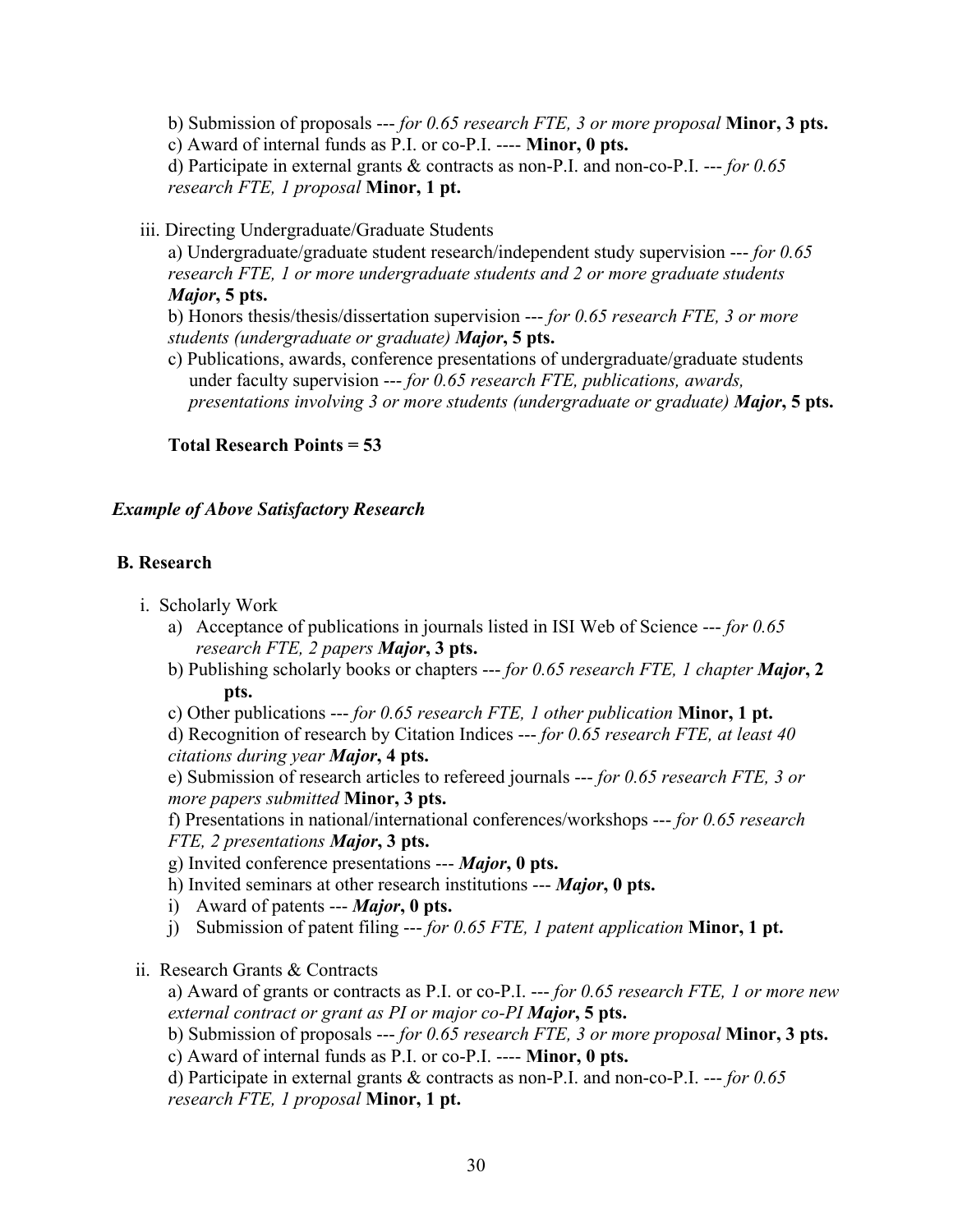iii. Directing Undergraduate/Graduate Students

a) Undergraduate/graduate student research/independent study supervision --- *for 0.65 research FTE, 1 or more undergraduate students and 2 or more graduate students Major***, 5 pts.**

b) Honors thesis/thesis/dissertation supervision --- *for 0.65 research FTE, 3 or more students (undergraduate or graduate) Major***, 5 pts.**

c) Publications, awards, conference presentations of undergraduate/graduate students under faculty supervision --- *for 0.65 research FTE, publications, awards, presentations involving 3 or more students (undergraduate or graduate) Major***, 5 pts.**

**Total Research Points = 41**

## *Example of Satisfactory Research*

## **B. Research**

- i. Scholarly Work
	- a) Acceptance of publications in journals listed in ISI Web of Science --- *for 0.65 research FTE, 1 paper Major***, 1 pt.**
	- b) Publishing scholarly books or chapters --- *for 0.65 research FTE, 1 chapter Major***, 2 pts.**
	- c) Other publications --- *for 0.65 research FTE, 1 other publication* **Minor, 1 pt.**

d) Recognition of research by Citation Indices --- *for 0.65 research FTE, at least 40 citations during year Major***, 4 pts.**

e) Submission of research articles to refereed journals --- *for 0.65 research FTE, 3 or more papers submitted* **Minor, 3 pts.**

f) Presentations in national/international conferences/workshops --- *for 0.65 research FTE, 2 presentations Major***, 3 pts.**

- g) Invited conference presentations --- *Major***, 0 pts.**
- h) Invited seminars at other research institutions --- *Major***, 0 pts.**
- i) Award of patents --- *Major***, 0 pts.**
- j) Submission of patent filing --- **Minor, 0 pts.**
- ii. Research Grants & Contracts
	- a) Award of grants or contracts as P.I. or co-P.I. --- *Major***, 0 pts.**

b) Submission of proposals --- *for 0.65 research FTE, 3 or more proposal* **Minor, 3 pts.**

c) Award of internal funds as P.I. or co-P.I. ---- **Minor, 0 pts.**

d) Participate in external grants & contracts as non-P.I. and non-co-P.I. --- *for 0.65 research FTE, 1 proposal* **Minor, 1 pt.**

iii. Directing Undergraduate/Graduate Students

a) Undergraduate/graduate student research/independent study supervision --- *for 0.65 research FTE, 1 or more undergraduate students and 1 or more graduate students Major***, 3 pts.**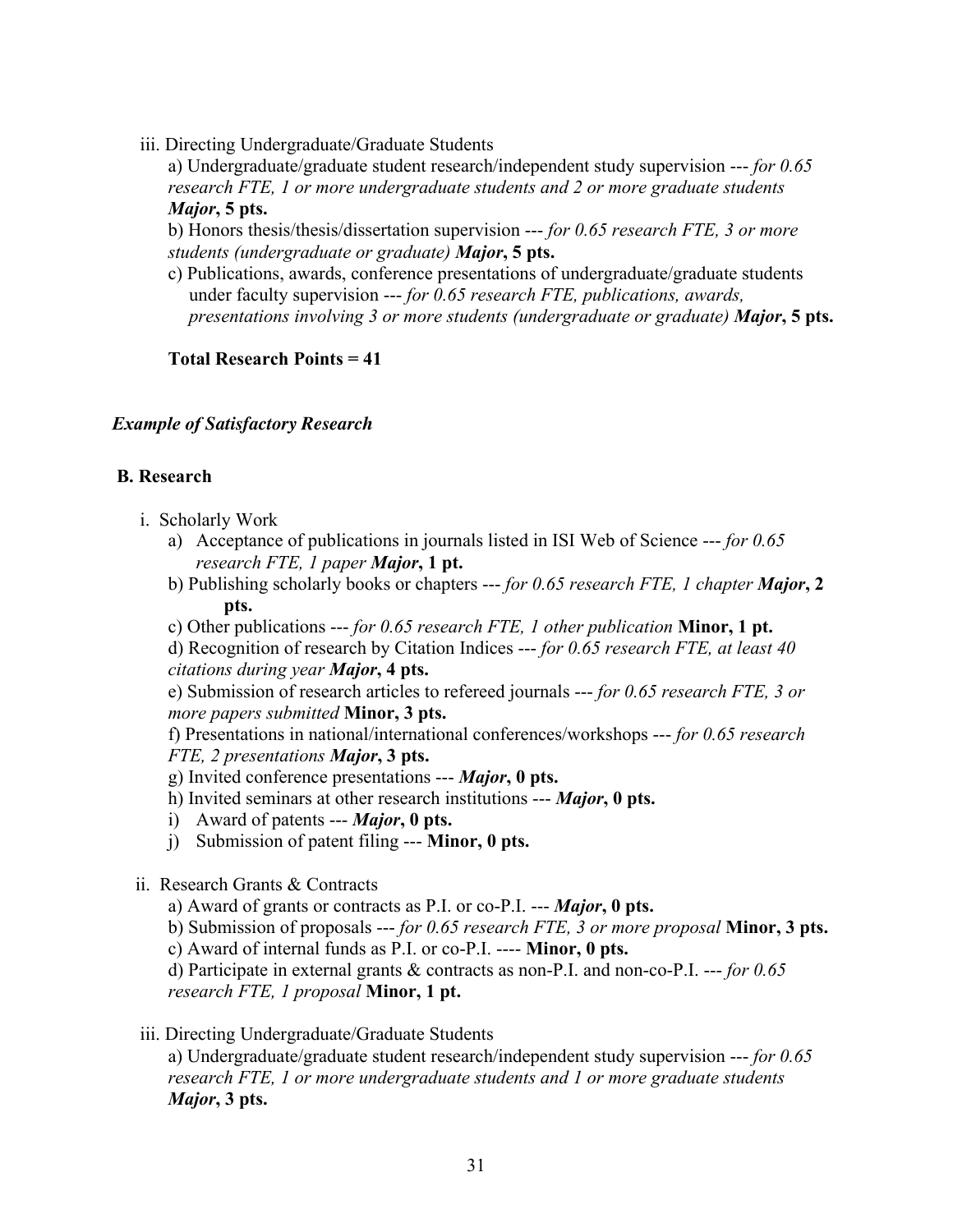b) Honors thesis/thesis/dissertation supervision --- *for 0.65 research FTE, 2 students (undergraduate or graduate) Major***, 3 pts.**

c) Publications, awards, conference presentations of undergraduate/graduate students under faculty supervision --- *for 0.65 research FTE, publications, awards, presentations involving 2 or more students (undergraduate or graduate) Major***, 3 pts.**

## **Total Research Points = 27**

### *Example of Conditional Research*

## **B. Research**

- i. Scholarly Work
	- a) Acceptance of publications in journals listed in ISI Web of Science --- *Major***, 0 pts.**
	- b) Publishing scholarly books or chapters --- *Major***, 0 pts.**
	- c) Other publications --- *for 0.65 research FTE, 1 other publication* **Minor, 1 pt.**

d) Recognition of research by Citation Indices --- *for 0.65 research FTE, at least 30 citations during year Major***, 3 pts.**

e) Submission of research articles to refereed journals --- *for 0.65 research FTE, 1 or more papers submitted* **Minor, 1 pt.**

f) Presentations in national/international conferences/workshops --- *for 0.65 research FTE, 2 presentations Major***, 3 pts.**

g) Invited conference presentations --- *Major***, 0 pts.**

- h) Invited seminars at other research institutions --- *Major***, 0 pts.**
- i) Award of patents --- *Major***, 0 pts.**
- j) Submission of patent filing --- **Minor, 0 pts.**
- ii. Research Grants & Contracts
	- a) Award of grants or contracts as P.I. or co-P.I. --- *Major***, 0 pts.**
	- b) Submission of proposals --- *for 0.65 research FTE, 2 proposals* **Minor, 2 pts.**

c) Award of internal funds as P.I. or co-P.I. ---- **Minor, 0 pts.**

d) Participate in external grants & contracts as non-P.I. and non-co-P.I. --- *for 0.65 research FTE, 1 proposal* **Minor, 1 pt.**

iii. Directing Undergraduate/Graduate Students

a) Undergraduate/graduate student research/independent study supervision --- *for 0.65 research FTE, 1 or more undergraduate students and 1 or more graduate students Major***, 3 pts.**

b) Honors thesis/thesis/dissertation supervision --- *for 0.65 research FTE, 2 students (undergraduate or graduate) Major***, 3 pts.**

c) Publications, awards, conference presentations of undergraduate/graduate students under faculty supervision --- *Major***, 0 pts.**

# **Total Research Points = 17**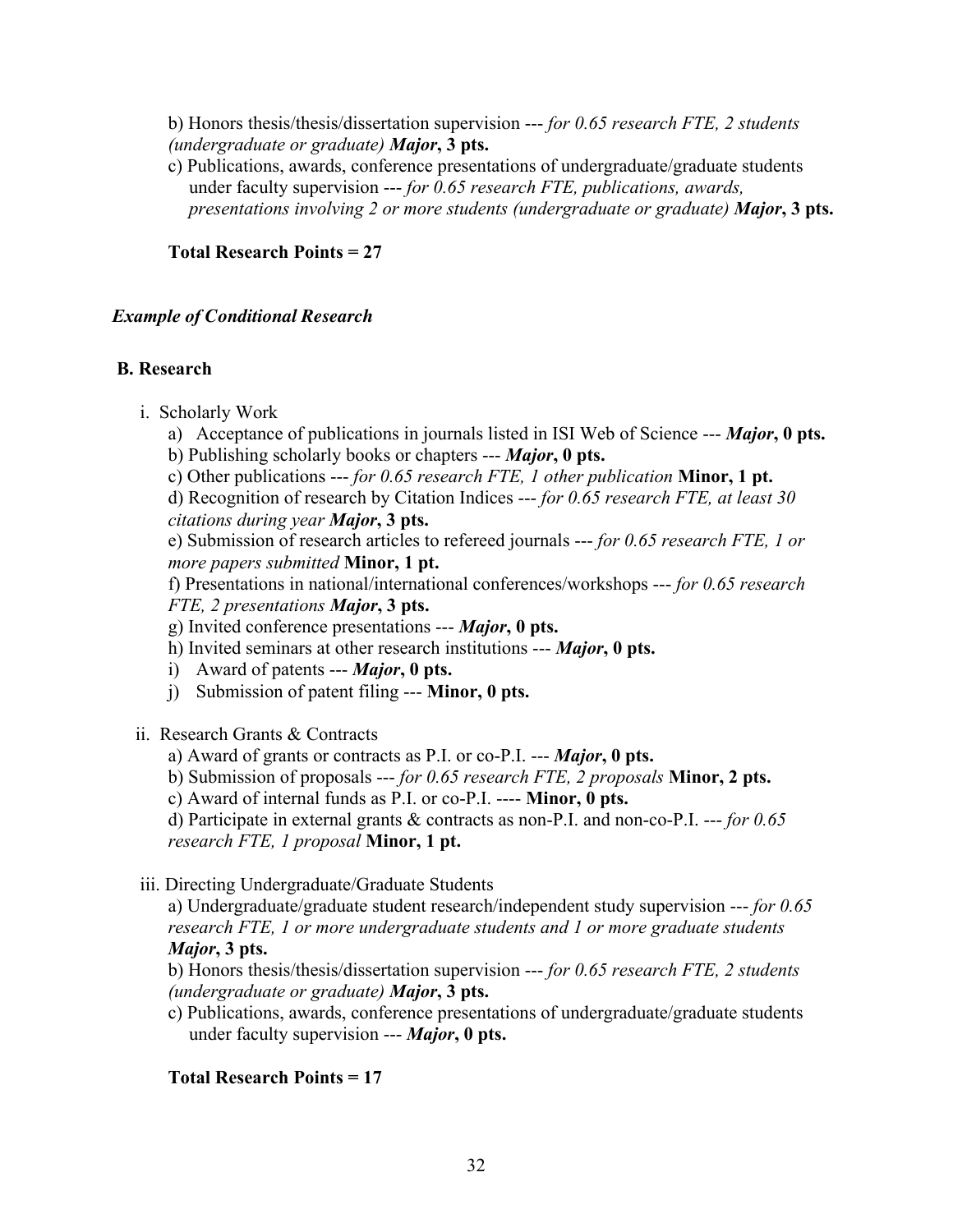## *Example of Unsatisfactory Research*

## **B. Research**

- i. Scholarly Work
	- a) Acceptance of publications in journals listed in ISI Web of Science --- *Major***, 0 pts.**
	- b) Publishing scholarly books or chapters --- *Major***, 0 pts.**
	- c) Other publications --- **Minor, 0 pts.**

d) Recognition of research by Citation Indices --- *for 0.65 research FTE, at least 20 citations during year Major***, 2 pts.**

- e) Submission of research articles to refereed journals --- **Minor, 0 pts.**
- f) Presentations in national/international conferences/workshops --- *Major***, 0 pts.**
- g) Invited conference presentations --- *Major***, 0 pts.**
- h) Invited seminars at other research institutions --- *Major***, 0 pts.**
- i) Award of patents --- *Major***, 0 pts.**
- j) Submission of patent filing --- **Minor, 0 pts.**
- ii. Research Grants & Contracts
	- a) Award of grants or contracts as P.I. or co-P.I. --- *Major***, 0 pts.**
	- b) Submission of proposals --- **Minor, 0 pts.**
	- c) Award of internal funds as P.I. or co-P.I. ---- **Minor, 0 pts.**
	- d) Participate in external grants & contracts as non-P.I. and non-co-P.I. --- **Minor, 0 pts.**

iii. Directing Undergraduate/Graduate Students

a) Undergraduate/graduate student research/independent study supervision --- *for 0.65 research FTE, 1 or more undergraduate students and 1 or more graduate students Major***, 3 pts.**

b) Honors thesis/thesis/dissertation supervision --- *for 0.65 research FTE, 2 students (undergraduate or graduate) Major***, 3 pts.**

c) Publications, awards, conference presentations of undergraduate/graduate students under faculty supervision --- *Major***, 0 pts.**

### **Total Research Points = 8**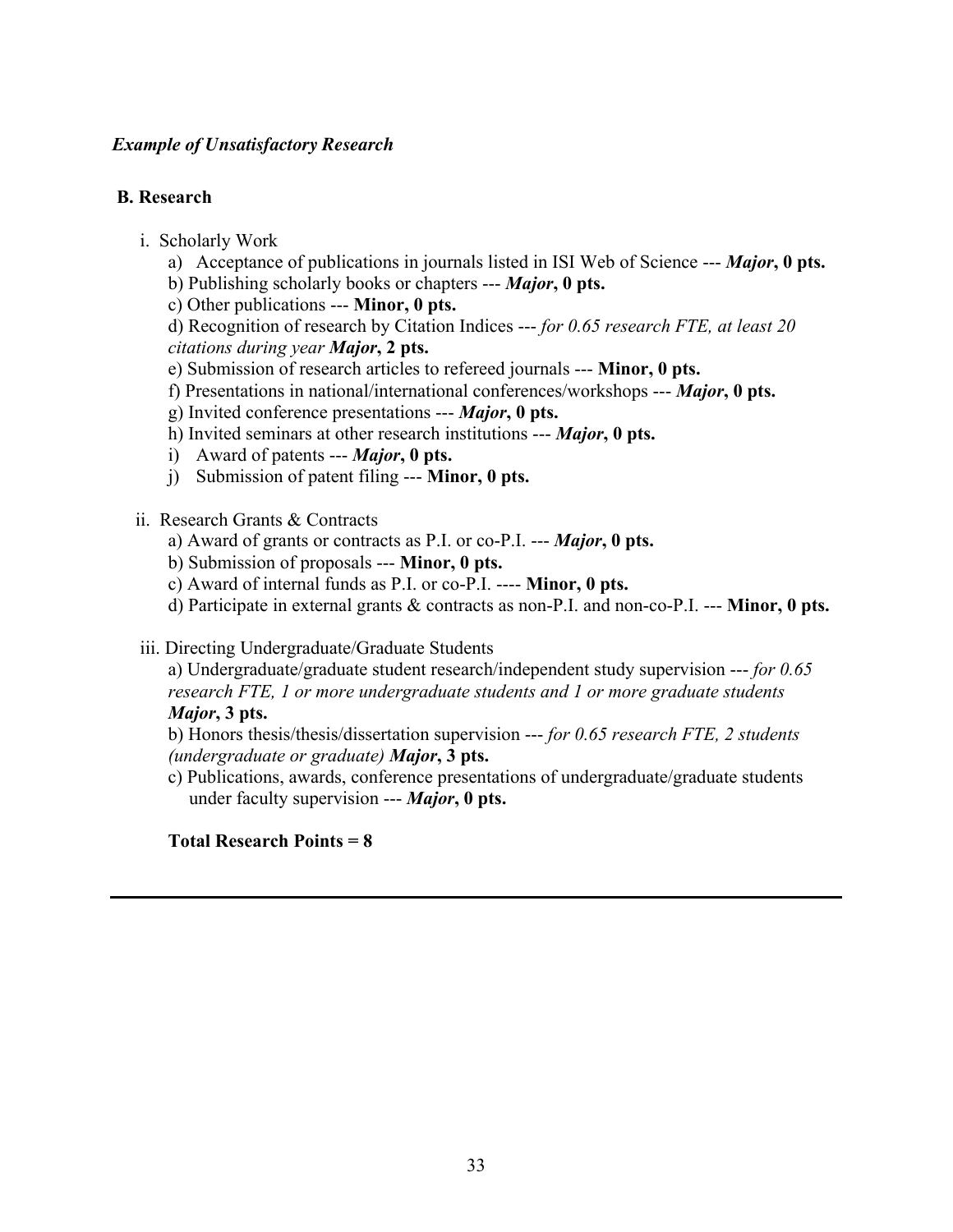## *Example of Outstanding Service*

# **C. Service**

i. Service to the department

a) Leadership and contributions in departmental committees --- *chaired one or more department committee, actively participated in 2 or more department committees or activities Major***, 5 pts.**

b) Oversight of major departmental facilities --- *Major***, 0 pts.**

c) Other non-assigned activities such as:

recruitment and advising --- *advised 10 or more undergraduate or graduate students Major***, 5 pts.**

departmental governance --- *Major***, 0 pts.**

d) Service on Faculty/Staff Search Committees --- *served on one or more faculty/staff search committees Major***, 5 pts.**

#### ii. Service on:

- a) College Committees --- *served on one or more college committee Major***, 5 pts.**
- b) University Committees --- *served on one or more university committee Major***, 5 pts.**

iii. Involvement in interdisciplinary and interdepartmental activities --- *participated in one or more interdisciplinary and interdepartmental activities Major***, 5 pts.**

#### iv. Service to the Profession

a) Editor or reviewer for scholarly publications or conference proceedings --- *served on editorial review board or reviewed six or more papers Major***, 5 pts.**

b) Serving as an officer or committee member for professional organizations --- **Minor, 0 pts.**

c) Serving on review panels/external grant proposal reviewing --- *reviewed 3 or more grant proposals for external agencies* **Minor, 3 pts.**

d) Chairing conference sessions, workshops, and technical sessions --- *chaired a session at a national scientific meeting Major***, 3 pts.**

e) Organizing conferences and symposia at national/international meetings --- *Major***, 0 pts.**

f) Participation in conferences/workshops --- *attended a conference or workshop* **Minor, 3 pts.**

v. Service to elementary and secondary schools --- *participated in presentation to K-12 classroom* **Minor, 3 pts.**

vi. Service to the Central Florida community --- **Minor, 0 pts.**

vii. Service to industry --- **Minor, 0 pts.**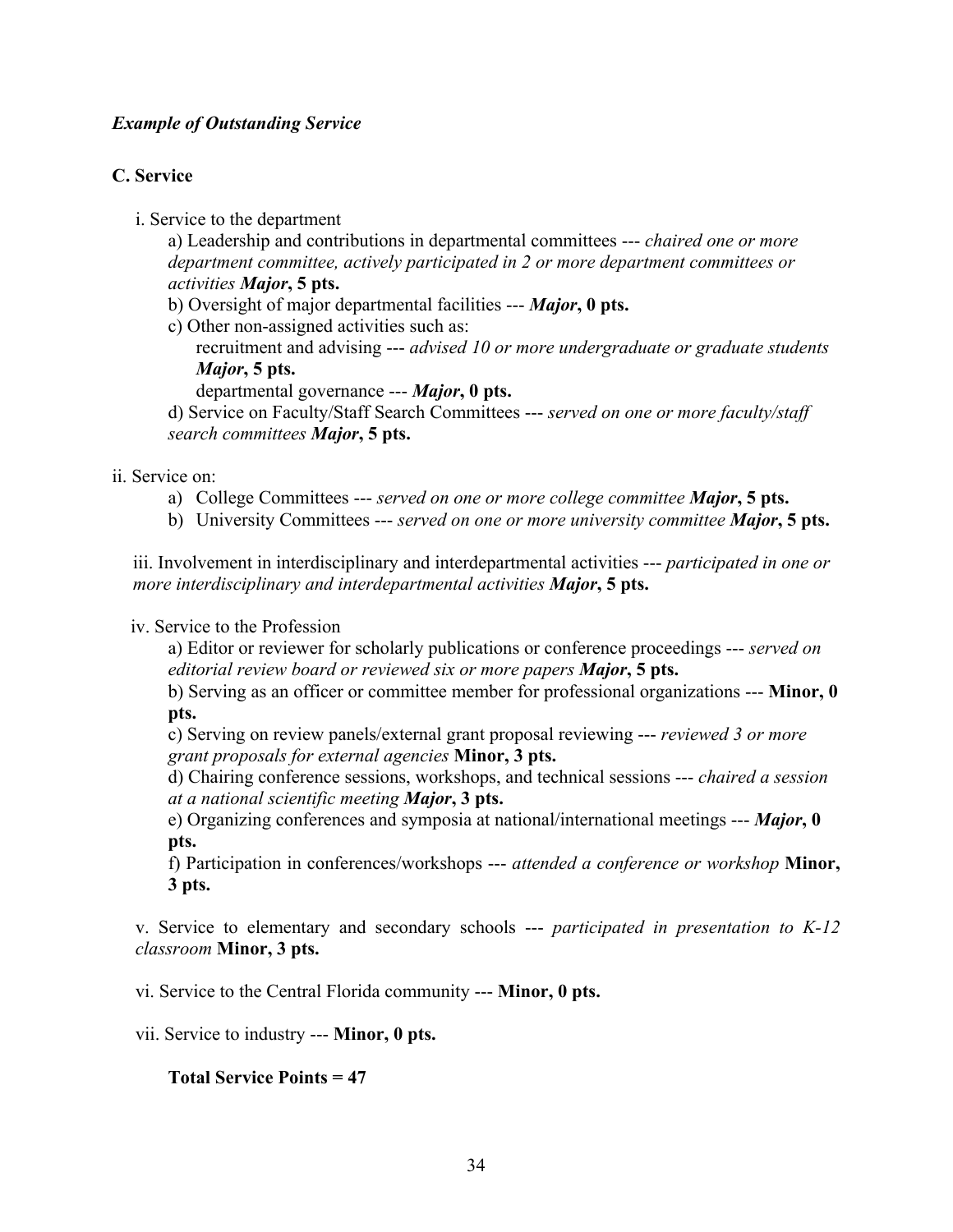## *Example of Above Satisfactory Service*

# **C. Service**

i. Service to the department

a) Leadership and contributions in departmental committees --- *chaired one or more department committee, actively participated in 2 or more department committees or activities Major***, 5 pts.**

- b) Oversight of major departmental facilities --- *Major***, 0 pts.**
- c) Other non-assigned activities such as:
	- recruitment and advising --- *advised 10 or more undergraduate or graduate students Major***, 5 pts.**
		- departmental governance --- *Major***, 0 pts.**

d) Service on Faculty/Staff Search Committees --- *served on one or more faculty/staff search committees Major***, 5 pts.**

# ii. Service on:

- a) College Committees --- *Major***, 0 pts.**
- b) University Committees --- *Major***, 0 pts.**

iii. Involvement in interdisciplinary and interdepartmental activities --- *participated in one or more interdisciplinary and interdepartmental activities Major***, 5 pts.**

# iv. Service to the Profession

a) Editor or reviewer for scholarly publications or conference proceedings --- *served on editorial review board or reviewed six or more papers Major***, 5 pts.**

b) Serving as an officer or committee member for professional organizations --- **Minor, 0 pts.**

c) Serving on review panels/external grant proposal reviewing --- *reviewed 3 or more grant proposals for external agencies* **Minor, 3 pts.**

d) Chairing conference sessions, workshops, and technical sessions --- *chaired a session at a national scientific meeting Major***, 3 pts.**

e) Organizing conferences and symposia at national/international meetings --- *Major***, 0 pts.**

f) Participation in conferences/workshops --- *attended a conference or workshop* **Minor, 3 pts.**

v. Service to elementary and secondary schools --- *participated in presentation to K-12 classroom* **Minor, 3 pts.**

vi. Service to the Central Florida community --- **Minor, 0 pts.**

vii. Service to industry --- **Minor, 0 pts.**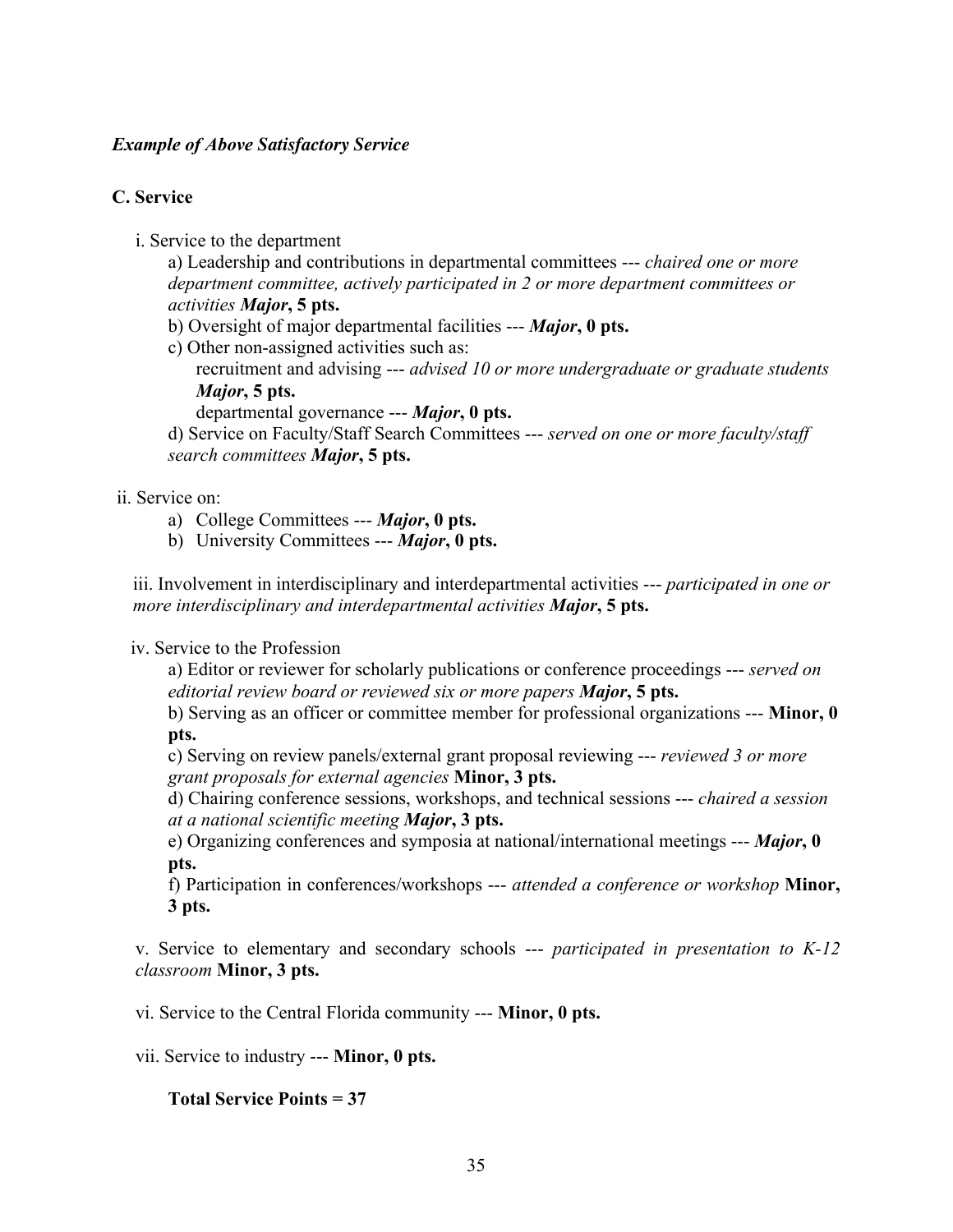## *Example of Satisfactory Service*

## **C. Service**

i. Service to the department

a) Leadership and contributions in departmental committees --- *chaired one or more department committee, actively participated in 2 or more department committees or activities Major***, 5 pts.**

- b) Oversight of major departmental facilities --- *Major***, 0 pts.**
- c) Other non-assigned activities such as: recruitment and advising --- *Major***, 0 pts.**
	- departmental governance --- *Major***, 0 pts.**

d) Service on Faculty/Staff Search Committees --- *served on one or more faculty/staff search committees Major***, 5 pts.**

## ii. Service on:

- a) College Committees --- *Major***, 0 pts.**
- b) University Committees --- *Major***, 0 pts.**

iii. Involvement in interdisciplinary and interdepartmental activities --- *participated in one or more interdisciplinary and interdepartmental activities Major***, 5 pts.**

### iv. Service to the Profession

a) Editor or reviewer for scholarly publications or conference proceedings --- *served on editorial review board or reviewed six or more papers Major***, 5 pts.**

b) Serving as an officer or committee member for professional organizations --- **Minor, 0 pts.**

c) Serving on review panels/external grant proposal reviewing --- *reviewed 3 or more grant proposals for external agencies* **Minor, 3 pts.**

d) Chairing conference sessions, workshops, and technical sessions --- *chaired a session at a national scientific meeting Major***, 3 pts.**

e) Organizing conferences and symposia at national/international meetings --- *Major***, 0 pts.**

f) Participation in conferences/workshops --- *attended a conference or workshop* **Minor, 3 pts.**

v. Service to elementary and secondary schools --- **Minor, 0 pts.**

vi. Service to the Central Florida community --- **Minor, 0 pts.**

vii. Service to industry --- **Minor, 0 pts.**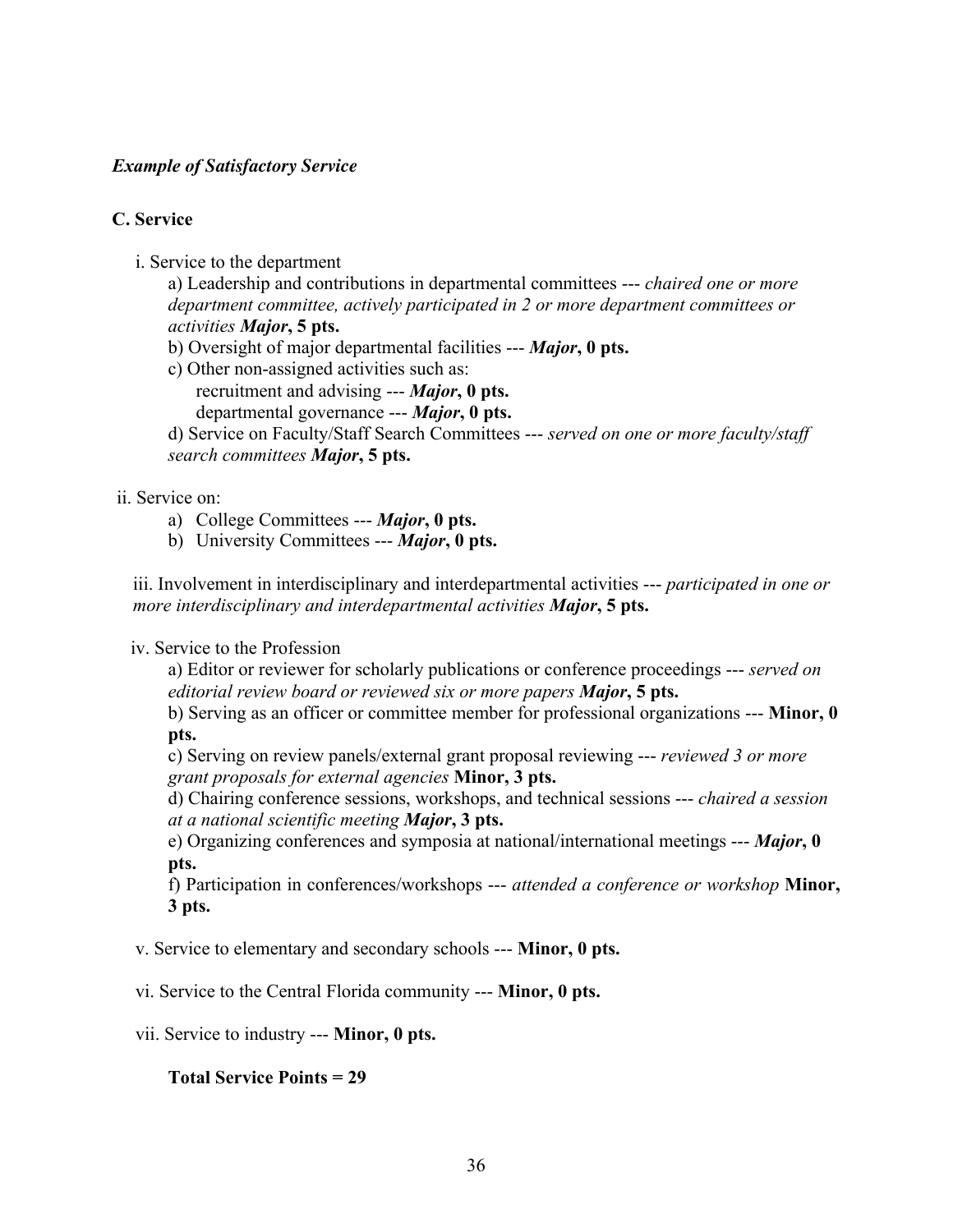## *Example of Conditional Service*

## **C. Service**

i. Service to the department

a) Leadership and contributions in departmental committees --- *chaired one or more department committee, actively participated in 2 or more department committees or activities Major***, 5 pts.**

- b) Oversight of major departmental facilities --- *Major***, 0 pts.**
- c) Other non-assigned activities such as: recruitment and advising --- *Major***, 0 pts.** departmental governance --- *Major***, 0 pts.**

d) Service on Faculty/Staff Search Committees --- *served on one or more faculty/staff search committees Major***, 5 pts.**

## ii. Service on:

- a) College Committees --- *Major***, 0 pts.**
- b) University Committees --- *Major***, 0 pts.**

iii. Involvement in interdisciplinary and interdepartmental activities --- *Major***, 0 pts.**

### iv. Service to the Profession

a) Editor or reviewer for scholarly publications or conference proceedings --- *reviewed one manuscript Major***, 1 pt.**

b) Serving as an officer or committee member for professional organizations --- **Minor, 0 pts.**

c) Serving on review panels/external grant proposal reviewing --- *reviewed 1 grant proposal for external agency* **Minor, 1 pt.**

d) Chairing conference sessions, workshops, and technical sessions --- *Major***, 0 pts.** e) Organizing conferences and symposia at national/international meetings --- *Major***, 0 pts.**

f) Participation in conferences/workshops --- *attended a conference or workshop* **Minor, 3 pts.**

v. Service to elementary and secondary schools --- **Minor, 0 pts.**

vi. Service to the Central Florida community --- **Minor, 0 pts.**

vii. Service to industry --- **Minor, 0 pts.**